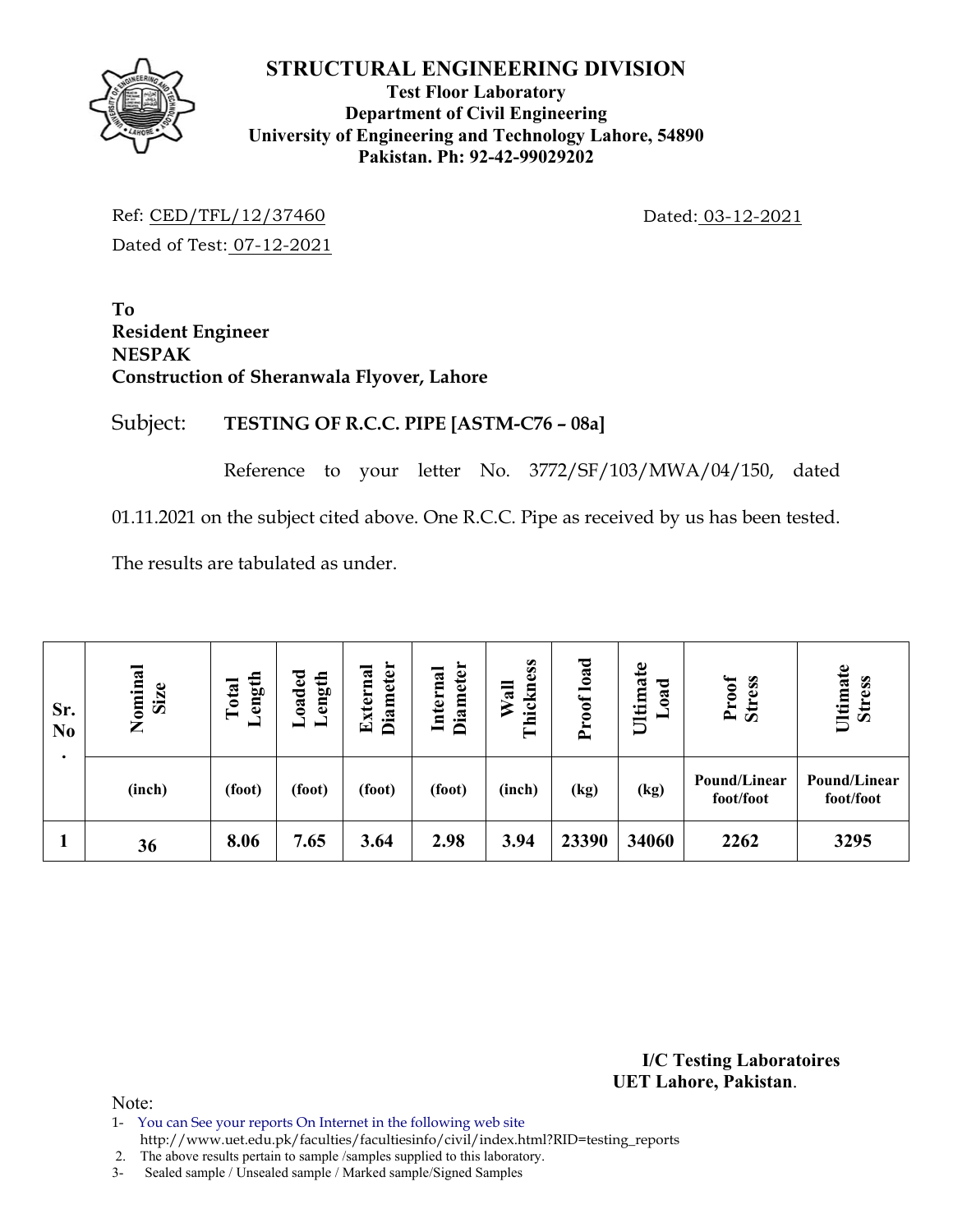

#### **Test Floor Laboratory Department of Civil Engineering University of Engineering and Technology Lahore, 54890 Pakistan. Ph: 92-42-99029202**

To, Deputy General Manager Projects Habib Rafiq Engineering (Pvt) Limited Construction of Sky Gardens Tower, Lahore

Reference # CED/TFL **37465** (Engr. Amina Rajput) Dated: 03-12-2021 Reference of the request letter # HRLE/SKG/2021/051 Dated: 03-12-2021

# **Tension Test Report** (Page -1/2)

Date of Test 07-12-2021 Gauge length 640 mm

Description Steel Strand Tensile Test as per ASTM A-416-94a

| Sr. No.        | Nominal<br><b>Diameter</b> | Nominal<br>Weight | <b>Measured</b><br>weight | <b>Yield strength</b><br>clause $(6.3)$ |                          |       | <b>Breaking</b><br>strength<br>clause $(6.2)$ | Modulus of<br>Elasticity<br>Young's<br>$\epsilon_{\rm H},$ | % Elongation | Remarks / Coil No. |
|----------------|----------------------------|-------------------|---------------------------|-----------------------------------------|--------------------------|-------|-----------------------------------------------|------------------------------------------------------------|--------------|--------------------|
|                | (mm)                       | (kg/km)           | (kg/km)                   | (kg)                                    | (kN)                     | (kg)  | (kN)                                          | GPa                                                        |              |                    |
| $\mathbf{1}$   | 12.70<br>(1/2")            | 775.0             | 774.0                     | 17500                                   | 171.68                   | 19400 | 190.31                                        | 199                                                        | >3.50        | XX                 |
|                |                            |                   |                           |                                         |                          |       |                                               |                                                            |              |                    |
| ۰              | $\overline{\phantom{a}}$   | $\blacksquare$    | $\overline{\phantom{0}}$  | $\qquad \qquad \blacksquare$            |                          |       |                                               |                                                            |              |                    |
| $\overline{a}$ | $\overline{\phantom{a}}$   |                   |                           | $\qquad \qquad \blacksquare$            |                          |       |                                               |                                                            |              |                    |
|                |                            |                   |                           |                                         |                          |       |                                               |                                                            |              |                    |
|                | $\overline{\phantom{0}}$   |                   |                           |                                         |                          |       |                                               |                                                            |              |                    |
|                |                            |                   |                           |                                         | Only one sample for Test |       |                                               |                                                            |              |                    |

Note:

1. Modulus of Elasticity is based on nominal steel area of the steel strand vide clause 13.3 of ASTM – A416a

2. Load versus percentage strain graphs are attached

**I/C Testing Laboratoires UET Lahore, Pakistan**.

Note:

1- You can See your reports On Internet in the following web site http://www.uet.edu.pk/faculties/facultiesinfo/civil/index.html?RID=testing\_reports

2. The above results pertain to sample /samples supplied to this laboratory.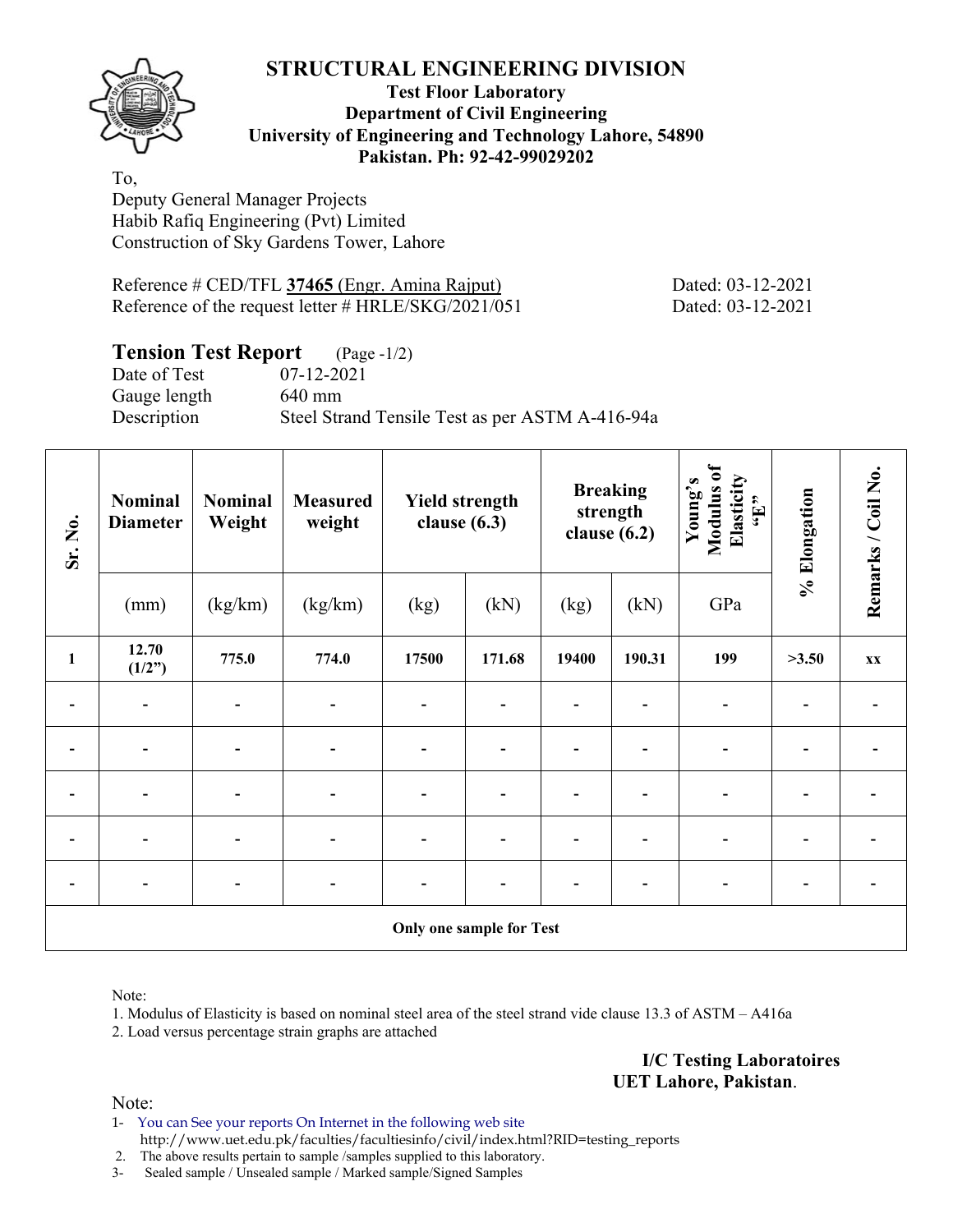

#### **Test Floor Laboratory Department of Civil Engineering University of Engineering and Technology Lahore, 54890 Pakistan. Ph: 92-42-99029202**

To, Deputy General Manager Projects Habib Rafiq Engineering (Pvt) Limited Construction of Sky Gardens Tower, Lahore

Reference # CED/TFL **37465** (Engr. Amina Rajput) Dated: 03-12-2021 Reference of the request letter # HRLE/SKG/2021/051 Dated: 03-12-2021

**Graph**  $(Page - 2/2)$ 



Stress Strain Relation -- Specimen No. W 1

**I/C Testing Laboratoires UET Lahore, Pakistan**.

- 1- You can See your reports On Internet in the following web site http://www.uet.edu.pk/faculties/facultiesinfo/civil/index.html?RID=testing\_reports
- 2. The above results pertain to sample /samples supplied to this laboratory.
- 3- Sealed sample / Unsealed sample / Marked sample/Signed Samples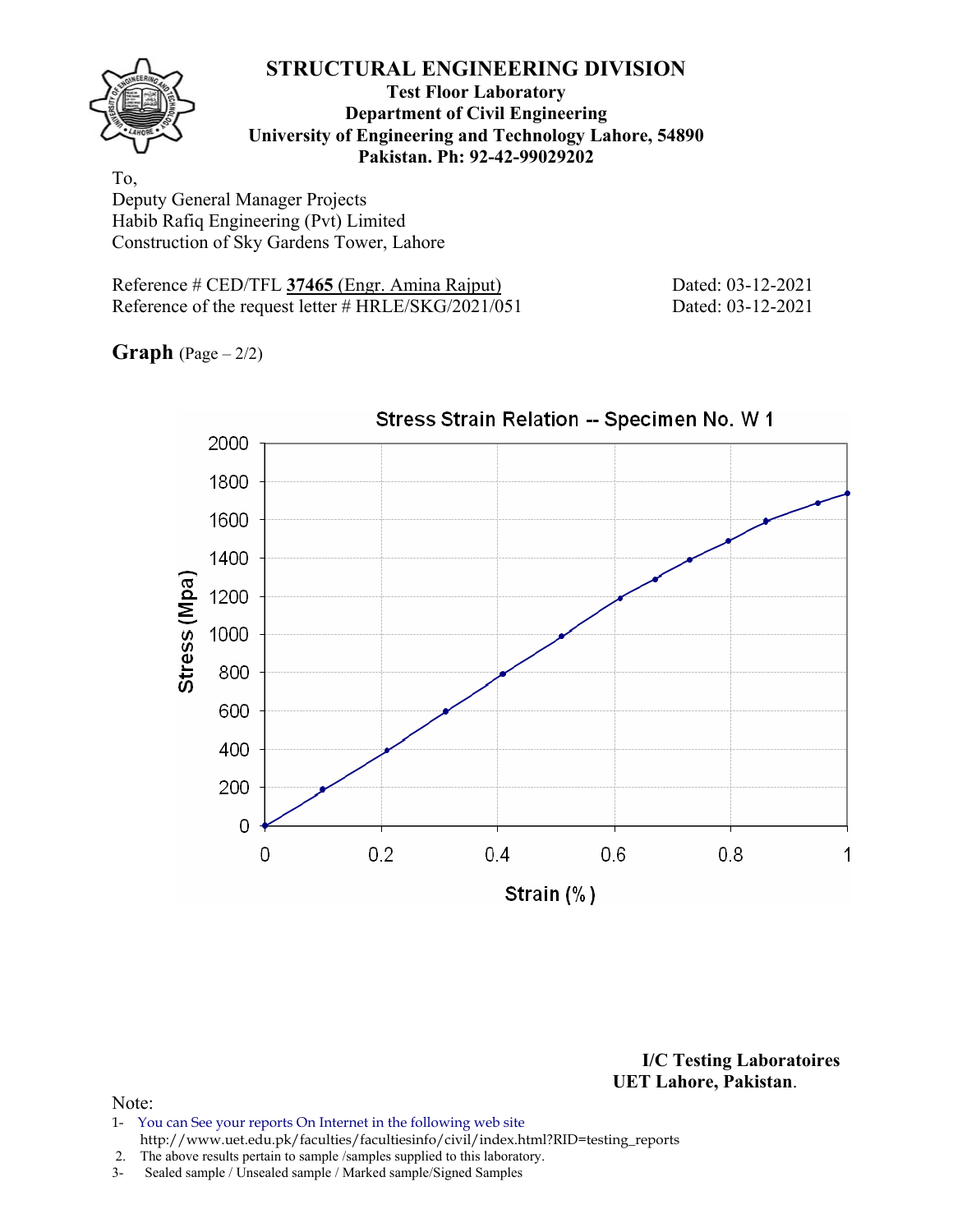

#### **Test Floor Laboratory Department of Civil Engineering University of Engineering and Technology Lahore, 54890 Pakistan. Ph: 92-42-99029202**

To, Resident Engineer

Engineering Consultancy Services Punjab (Pvt) Limited Infrastructure Development and Construction of Affordable Housing Unit at Chak 48 NB Sargodha

Reference # CED/TFL **37467** (Dr. Usman Akmal) Dated: 06-12-2021 Reference of the request letter # ECSP/RE/SG/17 Dated: 15-11-2021

## **Tension Test Report** (Page -1/4) Date of Test 07-12-2021 Gauge length 8 inches Description Deformed Steel Bar Tensile and Bend Test as per ASTM-A615

| Sr. No.                  | Weight         |                   | Diameter/<br><b>Size</b> |                | Area<br>$(in^2)$ | <b>Yield load</b>                                 | <b>Breaking</b><br>Load |         | <b>Yield Stress</b><br>(psi)                                    |         | <b>Ultimate Stress</b><br>(psi) | Elongation     | % Elongation   | Remarks                 |
|--------------------------|----------------|-------------------|--------------------------|----------------|------------------|---------------------------------------------------|-------------------------|---------|-----------------------------------------------------------------|---------|---------------------------------|----------------|----------------|-------------------------|
|                          | $\frac{2}{10}$ | Nominal<br>$(\#)$ | <b>Actual</b><br>(inch)  | Nominal        | Actual           | (kg)                                              | (kg)                    | Nominal | <b>Actual</b>                                                   | Nominal | <b>Actual</b>                   | (inch)         |                |                         |
| 1                        | 0.384          | $\mathbf{3}$      | 0.379                    | 0.11           | 0.113            | 3400                                              | 4100                    | 68200   | 66370                                                           | 82200   | 80100                           | 1.60           | 20.0           | Ittefaq<br><b>Steel</b> |
| $\overline{2}$           | 0.383          | 3                 | 0.378                    | 0.11           | 0.113            | 3300                                              | 4300                    | 66200   | 64650                                                           | 86200   | 84300                           | 1.50           | 18.8           |                         |
|                          |                | $\blacksquare$    |                          | ۰              | ۰                |                                                   | ۰                       | ٠       |                                                                 | ۰       | $\blacksquare$                  | ۰              |                |                         |
|                          |                | $\blacksquare$    | $\blacksquare$           | $\blacksquare$ | ۰                |                                                   | ۰                       | ٠       |                                                                 |         | $\blacksquare$                  | $\blacksquare$ | $\blacksquare$ |                         |
|                          |                |                   |                          |                | $\blacksquare$   |                                                   |                         |         |                                                                 |         | $\blacksquare$                  | ۰              |                |                         |
| $\overline{\phantom{a}}$ |                |                   |                          |                |                  |                                                   |                         |         |                                                                 |         |                                 | ۰              |                |                         |
|                          |                |                   |                          |                |                  |                                                   |                         |         | Note: only two samples for tensile and one sample for bend test |         |                                 |                |                |                         |
|                          |                |                   |                          |                |                  |                                                   |                         |         |                                                                 |         |                                 |                |                |                         |
|                          |                |                   |                          |                |                  |                                                   | <b>Bend Test</b>        |         |                                                                 |         |                                 |                |                |                         |
|                          |                |                   |                          |                |                  | #3 Dia Bar Bend Test Through 180° is Satisfactory |                         |         |                                                                 |         |                                 |                |                |                         |
|                          |                |                   |                          |                |                  |                                                   |                         |         |                                                                 |         |                                 |                |                |                         |
|                          |                |                   |                          |                |                  |                                                   |                         |         |                                                                 |         |                                 |                |                |                         |

**I/C Testing Laboratoires UET Lahore, Pakistan**.

- 1- You can See your reports On Internet in the following web site http://www.uet.edu.pk/faculties/facultiesinfo/civil/index.html?RID=testing\_reports
- 2. The above results pertain to sample /samples supplied to this laboratory.
- 3- Sealed sample / Unsealed sample / Marked sample/Signed Samples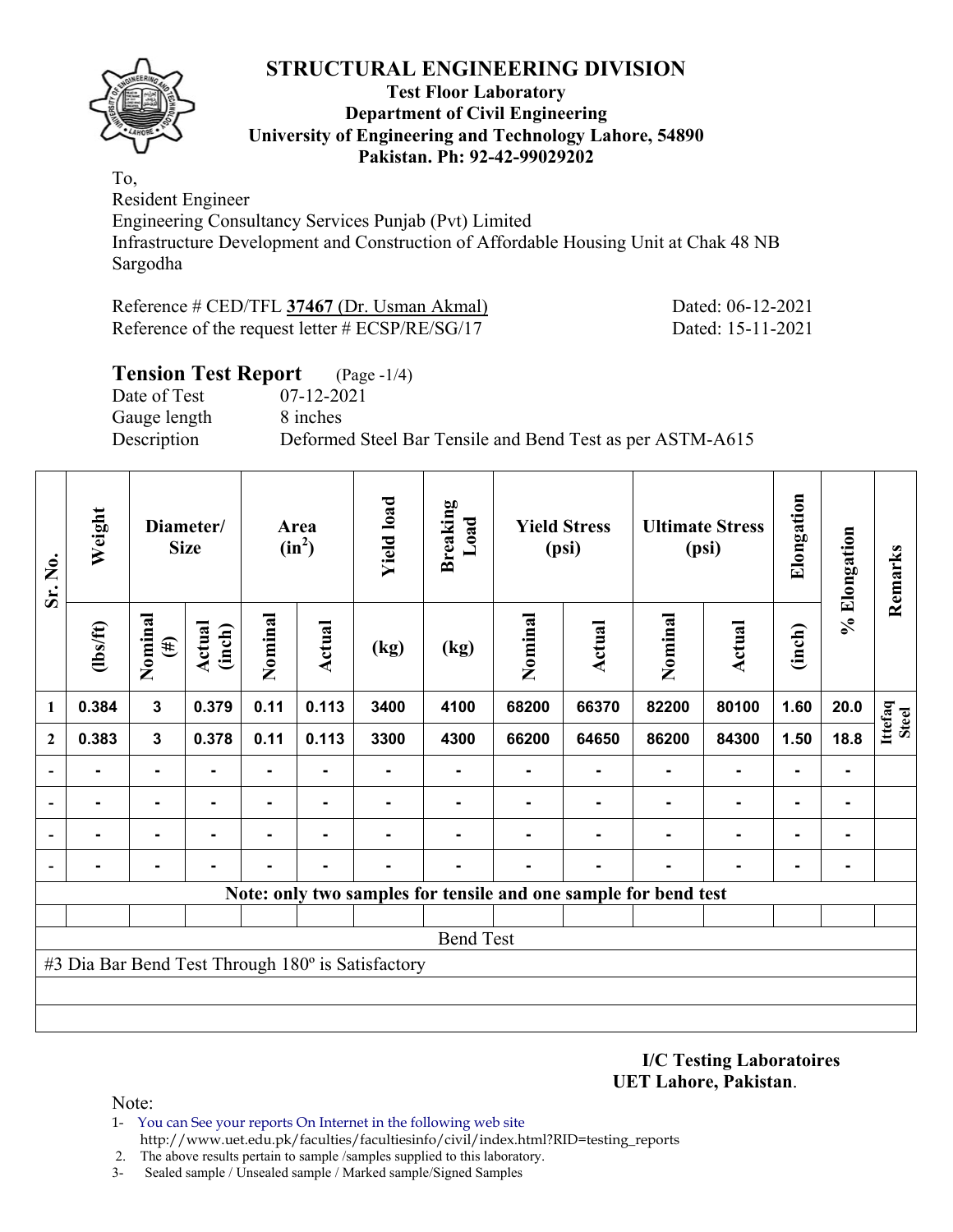

#### **Test Floor Laboratory Department of Civil Engineering University of Engineering and Technology Lahore, 54890 Pakistan. Ph: 92-42-99029202**

To, Resident Engineer

Engineering Consultancy Services Punjab (Pvt) Limited Infrastructure Development and Construction of Affordable Housing Unit at Chak 48 NB Sargodha

Reference # CED/TFL **37467** (Dr. Usman Akmal) Dated: 06-12-2021 Reference of the request letter # ECSP/RE/SG/21 Dated: 15-11-2021

## **Tension Test Report** (Page -2/4) Date of Test 07-12-2021 Gauge length 8 inches Description Deformed Steel Bar Tensile and Bend Test as per ASTM-A615

| Sr. No.                  | Weight         |                   | Diameter/<br><b>Size</b> |                | Area<br>$(in^2)$ | <b>Yield load</b>                                 | <b>Breaking</b><br>Load |                                                                 | <b>Yield Stress</b><br>(psi) |         | <b>Ultimate Stress</b><br>(psi) | Elongation | % Elongation | Remarks           |
|--------------------------|----------------|-------------------|--------------------------|----------------|------------------|---------------------------------------------------|-------------------------|-----------------------------------------------------------------|------------------------------|---------|---------------------------------|------------|--------------|-------------------|
|                          | $\frac{2}{10}$ | Nominal<br>$(\#)$ | <b>Actual</b><br>(inch)  | Nominal        | Actual           | (kg)                                              | (kg)                    | Nominal                                                         | Actual                       | Nominal | <b>Actual</b>                   | (inch)     |              |                   |
| 1                        | 0.382          | $\mathbf{3}$      | 0.378                    | 0.11           | 0.112            | 3400                                              | 4100                    | 68200                                                           | 66690                        | 82200   | 80500                           | 1.60       | 20.0         |                   |
| $\mathbf{2}$             | 0.380          | $\mathbf{3}$      | 0.377                    | 0.11           | 0.112            | 3200                                              | 4100                    | 64200                                                           | 63220                        | 82200   | 81000                           | 1.60       | 20.0         | <b>Steel</b><br>E |
|                          |                | $\blacksquare$    | $\blacksquare$           | $\blacksquare$ |                  | $\blacksquare$                                    |                         |                                                                 | Ξ.                           |         | $\blacksquare$                  |            | ۰            |                   |
|                          |                | ٠                 | -                        |                |                  |                                                   |                         |                                                                 |                              |         |                                 |            | ۰            |                   |
|                          |                |                   |                          |                |                  |                                                   |                         |                                                                 |                              |         |                                 |            | -            |                   |
| $\overline{\phantom{a}}$ |                |                   |                          |                |                  |                                                   |                         |                                                                 |                              |         |                                 |            | ۰.           |                   |
|                          |                |                   |                          |                |                  |                                                   |                         | Note: only two samples for tensile and one sample for bend test |                              |         |                                 |            |              |                   |
|                          |                |                   |                          |                |                  |                                                   |                         |                                                                 |                              |         |                                 |            |              |                   |
|                          |                |                   |                          |                |                  |                                                   | <b>Bend Test</b>        |                                                                 |                              |         |                                 |            |              |                   |
|                          |                |                   |                          |                |                  | #3 Dia Bar Bend Test Through 180° is Satisfactory |                         |                                                                 |                              |         |                                 |            |              |                   |
|                          |                |                   |                          |                |                  |                                                   |                         |                                                                 |                              |         |                                 |            |              |                   |
|                          |                |                   |                          |                |                  |                                                   |                         |                                                                 |                              |         |                                 |            |              |                   |

**I/C Testing Laboratoires UET Lahore, Pakistan**.

- 1- You can See your reports On Internet in the following web site http://www.uet.edu.pk/faculties/facultiesinfo/civil/index.html?RID=testing\_reports
- 2. The above results pertain to sample /samples supplied to this laboratory.
- 3- Sealed sample / Unsealed sample / Marked sample/Signed Samples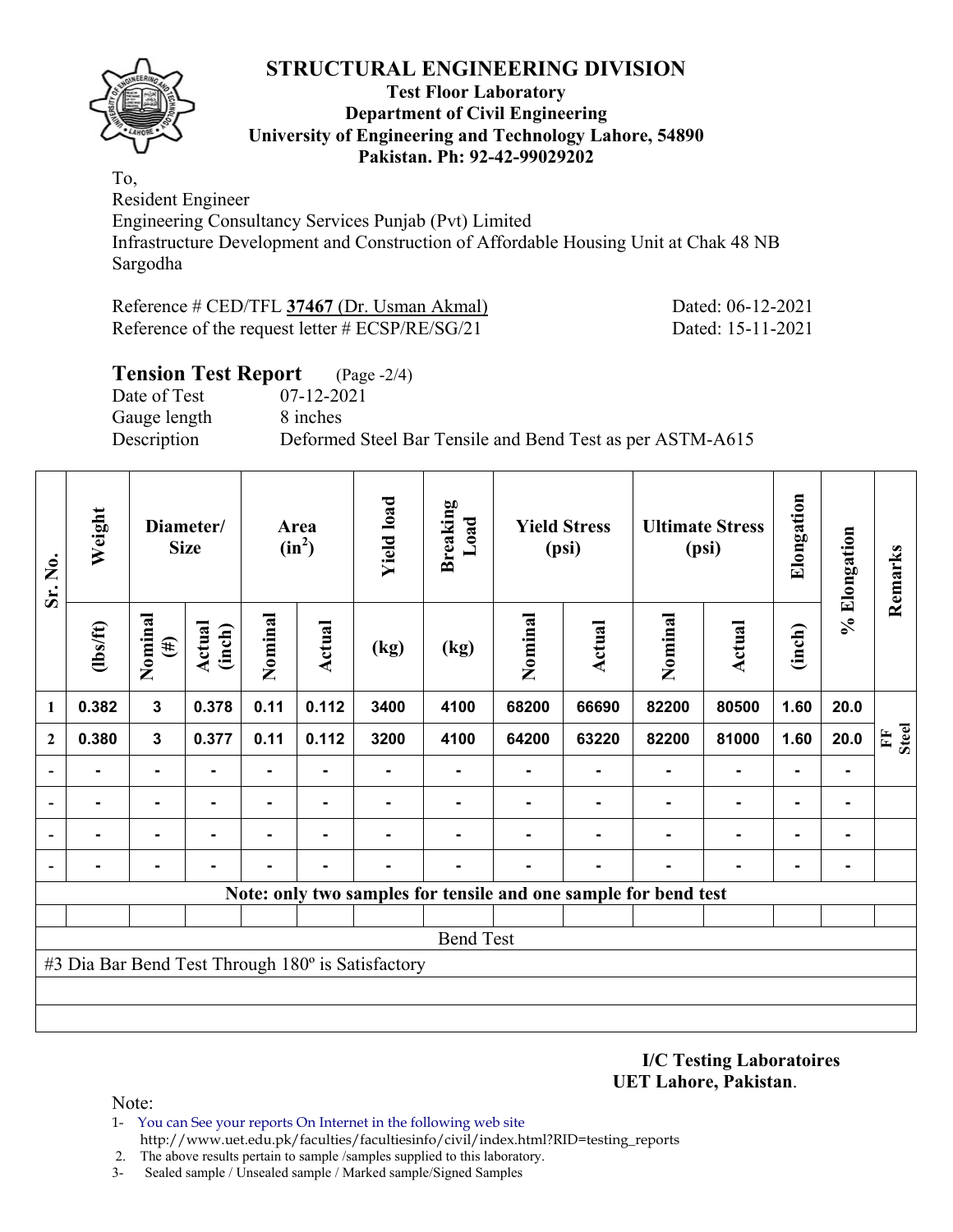

#### **Test Floor Laboratory Department of Civil Engineering University of Engineering and Technology Lahore, 54890 Pakistan. Ph: 92-42-99029202**

To Resident Engineer

Engineering Consultancy Services Punjab (Pvt) Limited Infrastructure Development and Construction of Affordable Housing Unit at Chak 48 NB Sargodha

Reference # CED/TFL **37467** (Dr. Usman Akmal) Dated: 06-12-2021 Reference of the request letter # ECSP/RE/SG/19 Dated: 15-11-2021

# **Tension Test Report** (Page -3/4) Date of Test 07-12-2021 Gauge length 8 inches Description Deformed Steel Bar Tensile and Bend Test as per ASTM-A615

| Sr. No.                  | Weight         |                   | Diameter/<br><b>Size</b> |                | Area<br>$(in^2)$ | <b>Yield load</b>                                 | <b>Breaking</b><br>Load |         | <b>Yield Stress</b><br>(psi)                                    |         | <b>Ultimate Stress</b><br>(psi) | Elongation     | % Elongation   | Remarks         |
|--------------------------|----------------|-------------------|--------------------------|----------------|------------------|---------------------------------------------------|-------------------------|---------|-----------------------------------------------------------------|---------|---------------------------------|----------------|----------------|-----------------|
|                          | $\frac{2}{10}$ | Nominal<br>$(\#)$ | Actual<br>(inch)         | Nominal        | Actual           | (kg)                                              | (kg)                    | Nominal | <b>Actual</b>                                                   | Nominal | <b>Actual</b>                   | (inch)         |                |                 |
| 1                        | 0.383          | $\mathbf 3$       | 0.379                    | 0.11           | 0.113            | 3300                                              | 4100                    | 66200   | 64620                                                           | 82200   | 80300                           | 1.40           | 17.5           |                 |
| $\overline{2}$           | 0.384          | 3                 | 0.379                    | 0.11           | 0.113            | 3500                                              | 4100                    | 70200   | 68350                                                           | 82200   | 80100                           | 1.70           | 21.3           | Amreli<br>Steel |
|                          |                | $\blacksquare$    | $\blacksquare$           | $\blacksquare$ |                  | $\blacksquare$                                    |                         | ۰       | ۰                                                               |         | $\blacksquare$                  |                | ۰              |                 |
|                          |                | $\blacksquare$    | $\blacksquare$           | $\blacksquare$ | $\blacksquare$   |                                                   |                         |         |                                                                 |         | $\blacksquare$                  | $\blacksquare$ | ۰              |                 |
|                          |                | ٠                 |                          |                |                  |                                                   |                         |         |                                                                 |         |                                 |                | $\blacksquare$ |                 |
| $\overline{\phantom{0}}$ |                |                   |                          |                |                  |                                                   |                         |         |                                                                 |         |                                 |                | ۰              |                 |
|                          |                |                   |                          |                |                  |                                                   |                         |         | Note: only two samples for tensile and one sample for bend test |         |                                 |                |                |                 |
|                          |                |                   |                          |                |                  |                                                   |                         |         |                                                                 |         |                                 |                |                |                 |
|                          |                |                   |                          |                |                  |                                                   | <b>Bend Test</b>        |         |                                                                 |         |                                 |                |                |                 |
|                          |                |                   |                          |                |                  | #3 Dia Bar Bend Test Through 180° is Satisfactory |                         |         |                                                                 |         |                                 |                |                |                 |
|                          |                |                   |                          |                |                  |                                                   |                         |         |                                                                 |         |                                 |                |                |                 |
|                          |                |                   |                          |                |                  |                                                   |                         |         |                                                                 |         |                                 |                |                |                 |

**I/C Testing Laboratoires UET Lahore, Pakistan**.

- 1- You can See your reports On Internet in the following web site http://www.uet.edu.pk/faculties/facultiesinfo/civil/index.html?RID=testing\_reports
- 2. The above results pertain to sample /samples supplied to this laboratory.
- 3- Sealed sample / Unsealed sample / Marked sample/Signed Samples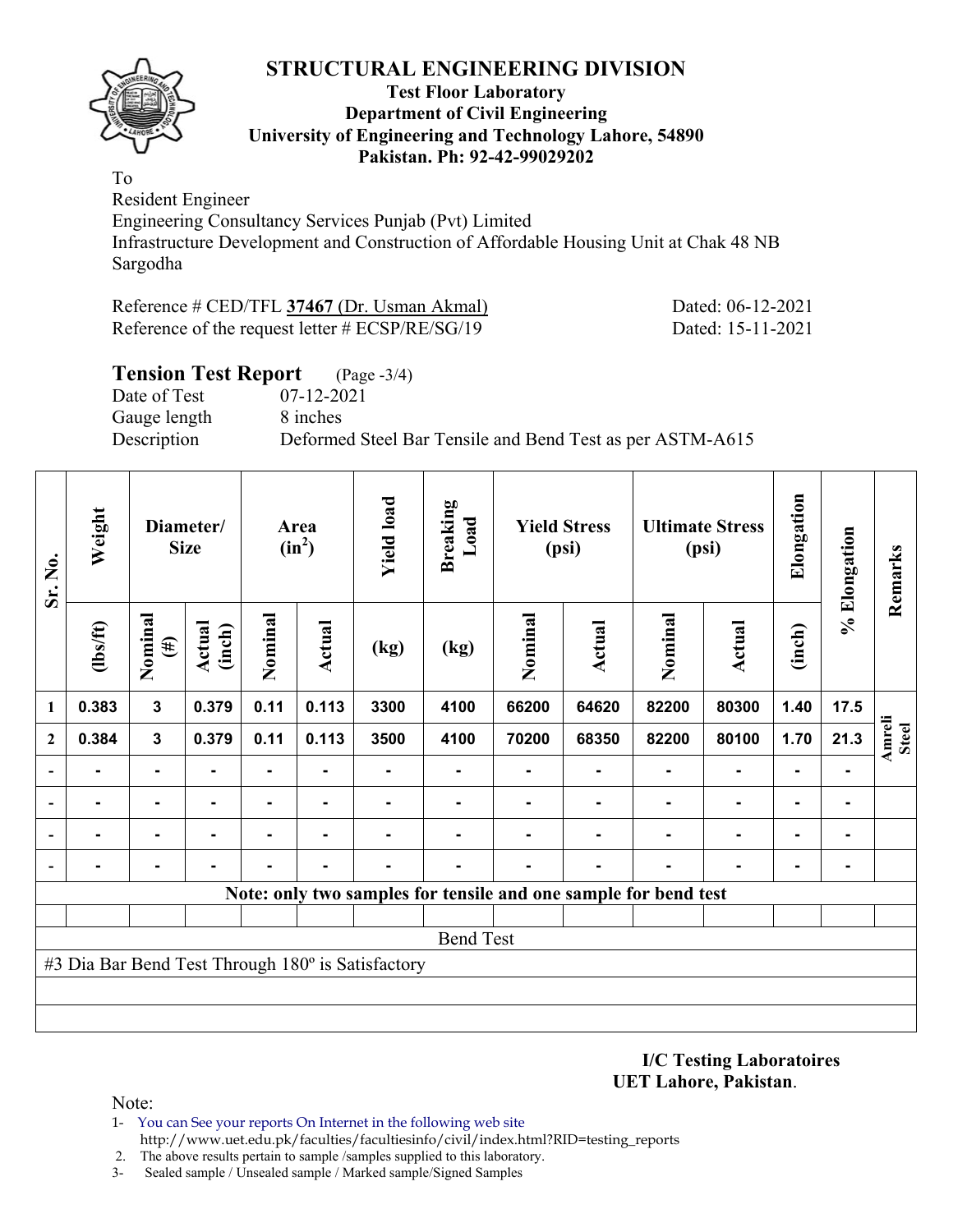

#### **Test Floor Laboratory Department of Civil Engineering University of Engineering and Technology Lahore, 54890 Pakistan. Ph: 92-42-99029202**

To Resident Engineer

Engineering Consultancy Services Punjab (Pvt) Limited Infrastructure Development and Construction of Affordable Housing Unit at Chak 48 NB Sargodha

Reference # CED/TFL **37467** (Dr. Usman Akmal) Dated: 06-12-2021 Reference of the request letter # ECSP/RE/SG/23 Dated: 15-11-2021

# **Tension Test Report** (Page -4/4) Date of Test 07-12-2021 Gauge length 8 inches Description Deformed Steel Bar Tensile and Bend Test as per ASTM-A615

| Sr. No.                  | Weight         |                   | Diameter/<br><b>Size</b> |                | Area<br>$(in^2)$ | <b>Yield load</b>                                 | <b>Breaking</b><br>Load |         | <b>Yield Stress</b><br>(psi)                                    |         | <b>Ultimate Stress</b><br>(psi) | Elongation | % Elongation | Remarks                 |
|--------------------------|----------------|-------------------|--------------------------|----------------|------------------|---------------------------------------------------|-------------------------|---------|-----------------------------------------------------------------|---------|---------------------------------|------------|--------------|-------------------------|
|                          | $\frac{2}{10}$ | Nominal<br>$(\#)$ | <b>Actual</b><br>(inch)  | Nominal        | Actual           | (kg)                                              | (kg)                    | Nominal | Actual                                                          | Nominal | <b>Actual</b>                   | (inch)     |              |                         |
| 1                        | 0.384          | $\mathbf{3}$      | 0.379                    | 0.11           | 0.113            | 3400                                              | 4100                    | 68200   | 66390                                                           | 82200   | 80100                           | 1.70       | 21.3         |                         |
| $\overline{2}$           | 0.381          | $\mathbf{3}$      | 0.378                    | 0.11           | 0.112            | 3400                                              | 4100                    | 68200   | 66940                                                           | 82200   | 80800                           | 1.70       | 21.3         | Mehboob<br><b>Steel</b> |
|                          |                | $\blacksquare$    | $\blacksquare$           | $\blacksquare$ |                  | $\blacksquare$                                    |                         |         | Ξ.                                                              |         | $\blacksquare$                  |            |              |                         |
|                          |                | ٠                 | -                        |                |                  |                                                   |                         |         |                                                                 |         |                                 |            | ۰            |                         |
|                          |                |                   |                          |                |                  |                                                   |                         |         |                                                                 |         |                                 |            | -            |                         |
| $\overline{\phantom{a}}$ |                |                   |                          |                |                  |                                                   |                         |         |                                                                 |         |                                 |            | ۰.           |                         |
|                          |                |                   |                          |                |                  |                                                   |                         |         | Note: only two samples for tensile and one sample for bend test |         |                                 |            |              |                         |
|                          |                |                   |                          |                |                  |                                                   |                         |         |                                                                 |         |                                 |            |              |                         |
|                          |                |                   |                          |                |                  |                                                   | <b>Bend Test</b>        |         |                                                                 |         |                                 |            |              |                         |
|                          |                |                   |                          |                |                  | #3 Dia Bar Bend Test Through 180° is Satisfactory |                         |         |                                                                 |         |                                 |            |              |                         |
|                          |                |                   |                          |                |                  |                                                   |                         |         |                                                                 |         |                                 |            |              |                         |
|                          |                |                   |                          |                |                  |                                                   |                         |         |                                                                 |         |                                 |            |              |                         |

**I/C Testing Laboratoires UET Lahore, Pakistan**.

- 1- You can See your reports On Internet in the following web site http://www.uet.edu.pk/faculties/facultiesinfo/civil/index.html?RID=testing\_reports
- 2. The above results pertain to sample /samples supplied to this laboratory.
- 3- Sealed sample / Unsealed sample / Marked sample/Signed Samples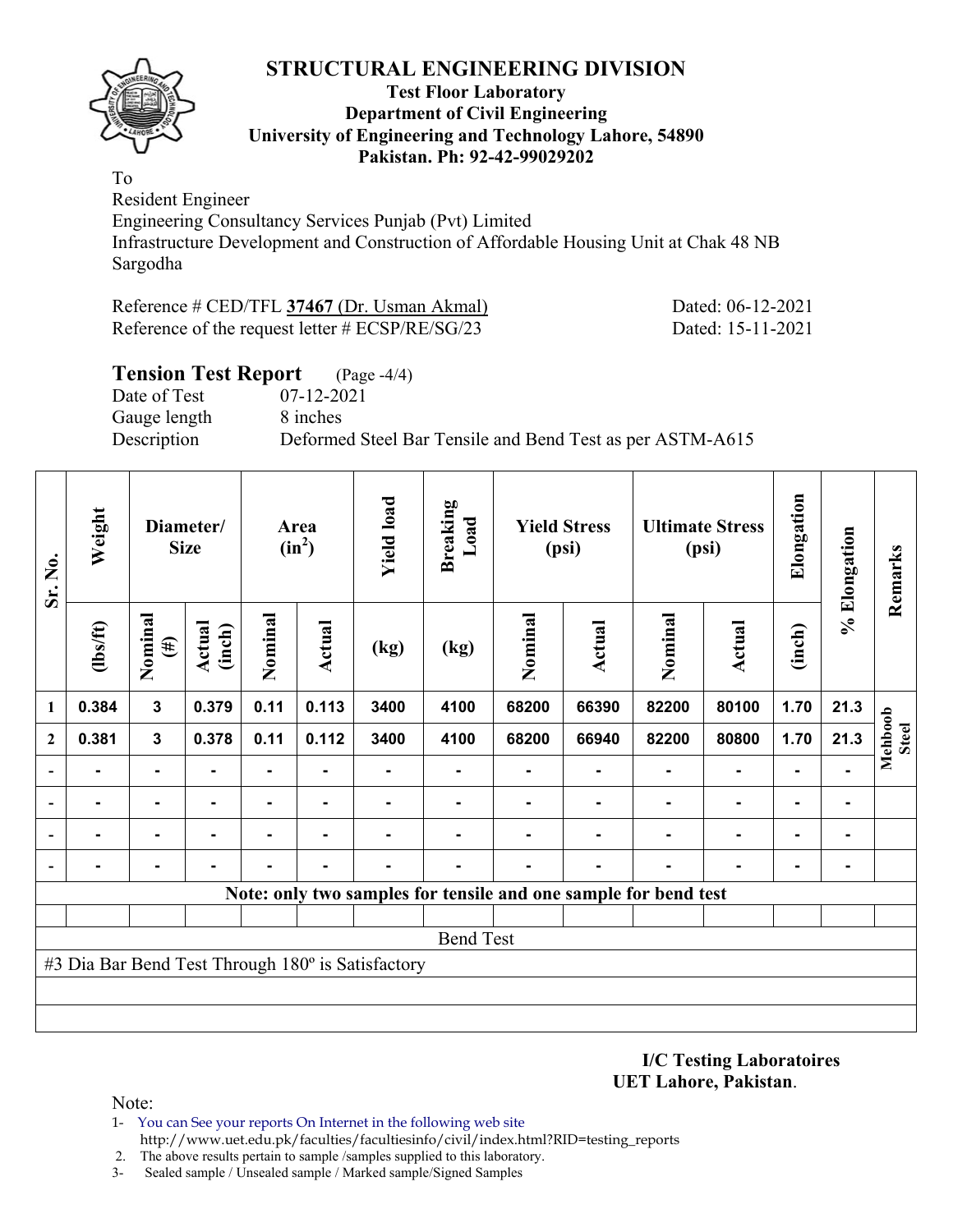

#### **Test Floor Laboratory Department of Civil Engineering University of Engineering and Technology Lahore, 54890 Pakistan. Ph: 92-42-99029202**

To, Resident Engineer

Engineering Consultancy Services Punjab (Pvt) Limited Infrastructure Development and Construction of Affordable Housing Unit at Chak 48 NB Sargodha

Reference # CED/TFL **37468** (Dr. Usman Akmal) Dated: 06-12-2021 Reference of the request letter # ECSP/RE/SG/20 Dated: 15-11-2021

## **Tension Test Report** (Page -1/2) Date of Test 07-12-2021 Gauge length 8 inches Description Deformed Steel Bar Tensile and Bend Test as per ASTM-A615

| Sr. No.                  | Weight         |                   | Diameter/<br><b>Size</b> |                | Area<br>$(in^2)$ | <b>Yield load</b>                                 | <b>Breaking</b><br>Load |         | <b>Yield Stress</b><br>(psi)                                    |                | <b>Ultimate Stress</b><br>(psi) | Elongation     | % Elongation | Remarks                      |
|--------------------------|----------------|-------------------|--------------------------|----------------|------------------|---------------------------------------------------|-------------------------|---------|-----------------------------------------------------------------|----------------|---------------------------------|----------------|--------------|------------------------------|
|                          | $\frac{2}{10}$ | Nominal<br>$(\#)$ | Actual<br>(inch)         | Nominal        | Actual           | (kg)                                              | (kg)                    | Nominal | <b>Actual</b>                                                   | Nominal        | <b>Actual</b>                   | (inch)         |              |                              |
| 1                        | 0.371          | $\mathbf{3}$      | 0.373                    | 0.11           | 0.109            | 3700                                              | 4800                    | 74200   | 74700                                                           | 96200          | 97000                           | 1.00           | 12.5         | <b>Steel</b><br>$\mathbf{F}$ |
| $\overline{2}$           | 0.378          | 3                 | 0.376                    | 0.11           | 0.111            | 3700                                              | 5100                    | 74200   | 73400                                                           | 102200         | 101200                          | 1.10           | 13.8         |                              |
|                          |                | $\blacksquare$    |                          | $\blacksquare$ | ٠                |                                                   | ۰                       |         |                                                                 | $\blacksquare$ | $\blacksquare$                  | $\blacksquare$ |              |                              |
|                          |                | ۰                 |                          |                | $\blacksquare$   |                                                   |                         |         |                                                                 |                | $\blacksquare$                  | ۰              |              |                              |
|                          |                |                   |                          |                |                  |                                                   |                         |         |                                                                 |                | ٠                               | ۰              |              |                              |
| $\overline{\phantom{a}}$ |                |                   |                          |                |                  |                                                   |                         |         |                                                                 |                |                                 |                |              |                              |
|                          |                |                   |                          |                |                  |                                                   |                         |         | Note: only two samples for tensile and one sample for bend test |                |                                 |                |              |                              |
|                          |                |                   |                          |                |                  |                                                   |                         |         |                                                                 |                |                                 |                |              |                              |
|                          |                |                   |                          |                |                  |                                                   | <b>Bend Test</b>        |         |                                                                 |                |                                 |                |              |                              |
|                          |                |                   |                          |                |                  | #3 Dia Bar Bend Test Through 180° is Satisfactory |                         |         |                                                                 |                |                                 |                |              |                              |
|                          |                |                   |                          |                |                  |                                                   |                         |         |                                                                 |                |                                 |                |              |                              |
|                          |                |                   |                          |                |                  |                                                   |                         |         |                                                                 |                |                                 |                |              |                              |

**I/C Testing Laboratoires UET Lahore, Pakistan**.

- 1- You can See your reports On Internet in the following web site http://www.uet.edu.pk/faculties/facultiesinfo/civil/index.html?RID=testing\_reports
- 2. The above results pertain to sample /samples supplied to this laboratory.
- 3- Sealed sample / Unsealed sample / Marked sample/Signed Samples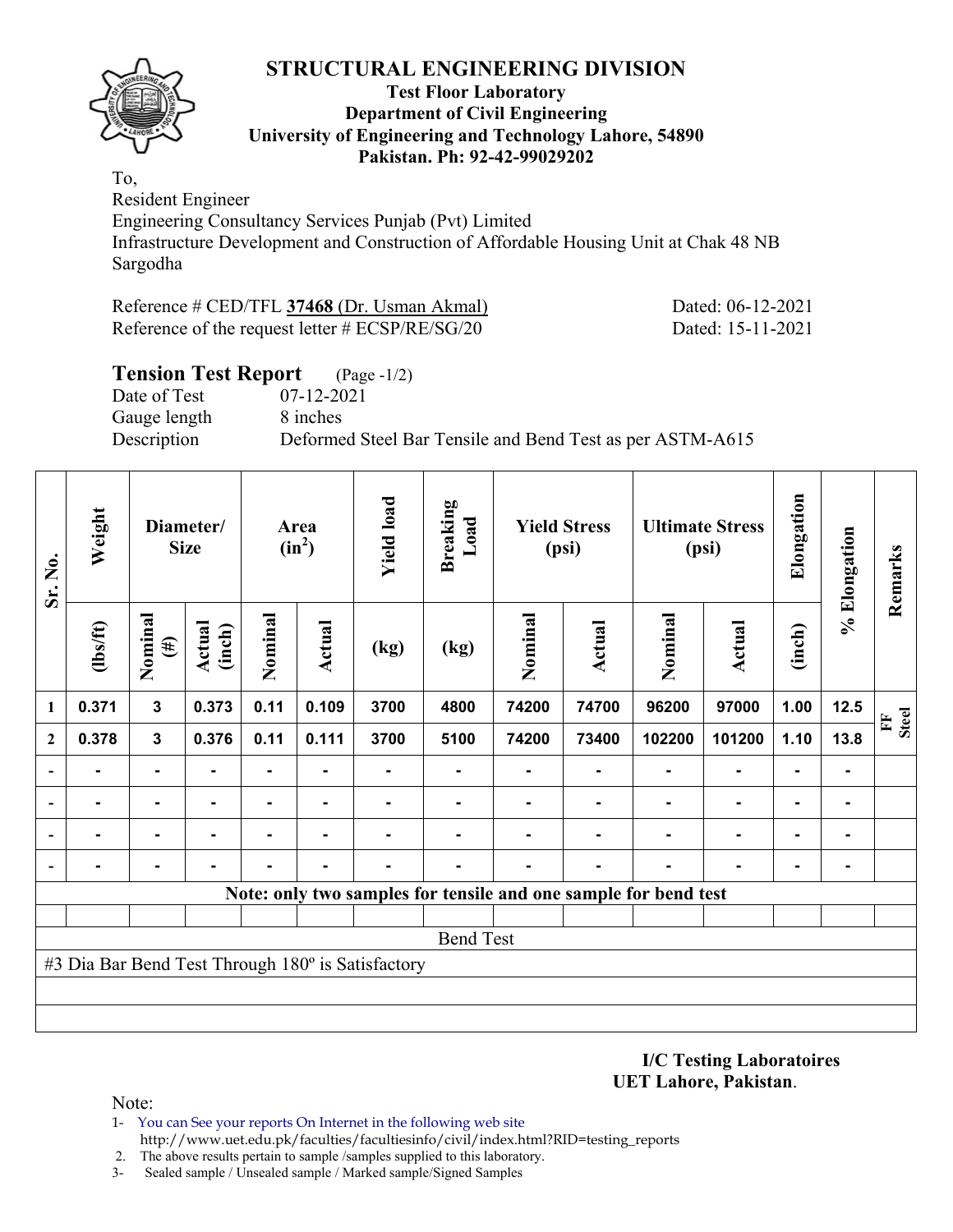

#### **Test Floor Laboratory Department of Civil Engineering University of Engineering and Technology Lahore, 54890 Pakistan. Ph: 92-42-99029202**

To, Resident Engineer

Engineering Consultancy Services Punjab (Pvt) Limited Infrastructure Development and Construction of Affordable Housing Unit at Chak 48 NB Sargodha

Reference # CED/TFL **37468** (Dr. Usman Akmal) Dated: 06-12-2021 Reference of the request letter # ECSP/RE/SG/22 Dated: 15-11-2021

## **Tension Test Report** (Page -2/2) Date of Test 07-12-2021 Gauge length 8 inches Description Deformed Steel Bar Tensile and Bend Test as per ASTM-A615

| Sr. No.                  | Weight         |                   | Diameter/<br><b>Size</b> |                | Area<br>$(in^2)$ | <b>Yield load</b>                                 | <b>Breaking</b><br>Load |         | <b>Yield Stress</b><br>(psi) |                                                                 | <b>Ultimate Stress</b><br>(psi) | Elongation | % Elongation   | Remarks                 |
|--------------------------|----------------|-------------------|--------------------------|----------------|------------------|---------------------------------------------------|-------------------------|---------|------------------------------|-----------------------------------------------------------------|---------------------------------|------------|----------------|-------------------------|
|                          | $\frac{2}{10}$ | Nominal<br>$(\#)$ | Actual<br>(inch)         | Nominal        | Actual           | (kg)                                              | (kg)                    | Nominal | <b>Actual</b>                | Nominal                                                         | <b>Actual</b>                   | (inch)     |                |                         |
| 1                        | 0.377          | $\mathbf{3}$      | 0.376                    | 0.11           | 0.111            | 3800                                              | 5000                    | 76200   | 75600                        | 100200                                                          | 99500                           | 1.10       | 13.8           |                         |
| $\overline{2}$           | 0.368          | 3                 | 0.371                    | 0.11           | 0.108            | 3600                                              | 4700                    | 72200   | 73340                        | 94200                                                           | 95800                           | 1.10       | 13.8           | Mehboob<br><b>Steel</b> |
|                          |                | $\blacksquare$    | $\blacksquare$           | $\blacksquare$ |                  | $\blacksquare$                                    | ۰                       |         |                              |                                                                 | ٠                               | ٠          |                |                         |
|                          |                | $\blacksquare$    | $\blacksquare$           | $\blacksquare$ | $\blacksquare$   |                                                   |                         |         |                              |                                                                 | $\blacksquare$                  | ٠          | $\blacksquare$ |                         |
|                          |                | ٠                 |                          |                |                  |                                                   |                         |         |                              |                                                                 |                                 |            | $\blacksquare$ |                         |
| $\overline{\phantom{0}}$ |                |                   |                          |                |                  |                                                   |                         |         |                              |                                                                 |                                 |            | ۰              |                         |
|                          |                |                   |                          |                |                  |                                                   |                         |         |                              | Note: only two samples for tensile and one sample for bend test |                                 |            |                |                         |
|                          |                |                   |                          |                |                  |                                                   |                         |         |                              |                                                                 |                                 |            |                |                         |
|                          |                |                   |                          |                |                  |                                                   | <b>Bend Test</b>        |         |                              |                                                                 |                                 |            |                |                         |
|                          |                |                   |                          |                |                  | #3 Dia Bar Bend Test Through 180° is Satisfactory |                         |         |                              |                                                                 |                                 |            |                |                         |
|                          |                |                   |                          |                |                  |                                                   |                         |         |                              |                                                                 |                                 |            |                |                         |
|                          |                |                   |                          |                |                  |                                                   |                         |         |                              |                                                                 |                                 |            |                |                         |

**I/C Testing Laboratoires UET Lahore, Pakistan**.

- 1- You can See your reports On Internet in the following web site http://www.uet.edu.pk/faculties/facultiesinfo/civil/index.html?RID=testing\_reports
- 2. The above results pertain to sample /samples supplied to this laboratory.
- 3- Sealed sample / Unsealed sample / Marked sample/Signed Samples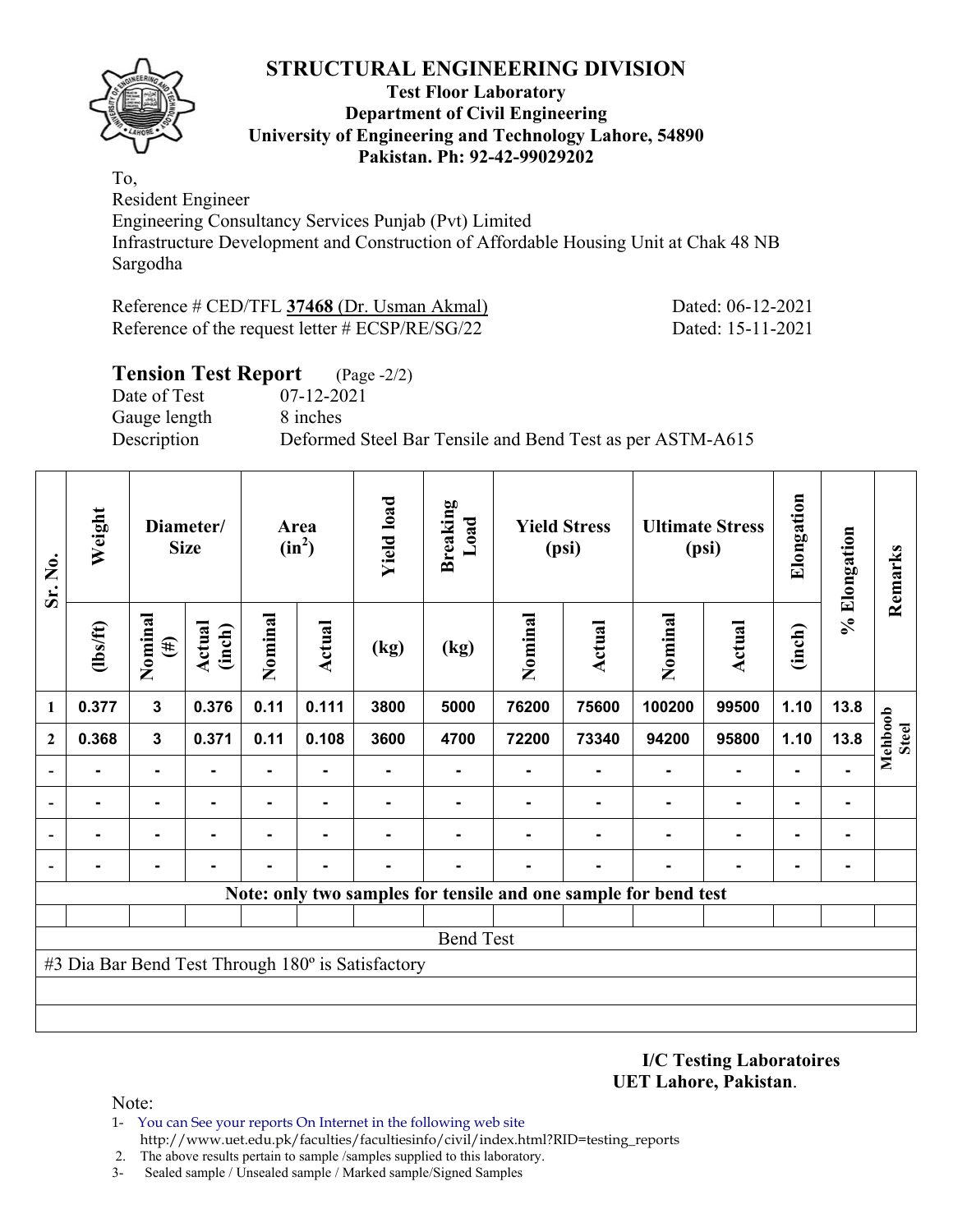

#### **Test Floor Laboratory Department of Civil Engineering University of Engineering and Technology Lahore, 54890 Pakistan. Ph: 92-42-99029202**

To, Proprietor Ravi Associates Const. of MRR Site # 17 of 4090 SQN Arifwala at PAF Base Rafiqui

Reference # CED/TFL **37469** (Dr. Usman Akmal) Dated: 06-12-2021 Reference of the request letter # Nil Dated: 01-12-2021

# **Tension Test Report** (Page -1/1) Date of Test 07-12-2021 Gauge length 8 inches Description Deformed Steel Bar Tensile and Bend Test as per ASTM-A615

| Sr. No.                  | Weight         |                | Diameter/<br><b>Size</b><br>(inch) |         | Area<br>$(in^2)$ | <b>Yield load</b>                                   | <b>Breaking</b><br>Load                                         |         | <b>Yield Stress</b><br>(psi) |         | <b>Ultimate Stress</b><br>(psi) | Elongation     | % Elongation | Remarks |
|--------------------------|----------------|----------------|------------------------------------|---------|------------------|-----------------------------------------------------|-----------------------------------------------------------------|---------|------------------------------|---------|---------------------------------|----------------|--------------|---------|
|                          | $\frac{2}{10}$ | Nominal        | Actual                             | Nominal | Actual           | (kg)                                                | (kg)                                                            | Nominal | Actual                       | Nominal | Actual                          | (inch)         |              |         |
| $\mathbf{1}$             | 0.371          | 3/8            | 0.372                              | 0.11    | 0.109            | 4000                                                | 4700                                                            | 80200   | 80950                        | 94200   | 95200                           | 0.80           | 10.0         |         |
| $\boldsymbol{2}$         | 0.370          | 3/8            | 0.372                              | 0.11    | 0.109            | 4200                                                | 4900                                                            | 84200   | 85090                        | 98200   | 99300                           | 0.80           | 10.0         |         |
|                          |                | $\blacksquare$ |                                    |         |                  |                                                     |                                                                 |         |                              |         |                                 |                |              |         |
| $\overline{\phantom{a}}$ |                | Ξ.             |                                    |         |                  |                                                     |                                                                 |         |                              |         | $\blacksquare$                  | $\blacksquare$ |              |         |
| $\blacksquare$           |                | ٠              |                                    |         |                  |                                                     |                                                                 |         |                              |         | $\blacksquare$                  | $\blacksquare$ |              |         |
|                          |                | ٠.             |                                    |         | $\blacksquare$   |                                                     |                                                                 |         |                              |         | $\blacksquare$                  | $\blacksquare$ |              |         |
|                          |                |                |                                    |         |                  |                                                     | Note: only two samples for tensile and one sample for bend test |         |                              |         |                                 |                |              |         |
|                          |                |                |                                    |         |                  |                                                     |                                                                 |         |                              |         |                                 |                |              |         |
|                          |                |                |                                    |         |                  |                                                     | <b>Bend Test</b>                                                |         |                              |         |                                 |                |              |         |
|                          |                |                |                                    |         |                  | 3/8" Dia Bar Bend Test Through 180° is Satisfactory |                                                                 |         |                              |         |                                 |                |              |         |
|                          |                |                |                                    |         |                  |                                                     |                                                                 |         |                              |         |                                 |                |              |         |
|                          |                |                |                                    |         |                  |                                                     |                                                                 |         |                              |         |                                 |                |              |         |

**I/C Testing Laboratoires UET Lahore, Pakistan**.

- 1- You can See your reports On Internet in the following web site http://www.uet.edu.pk/faculties/facultiesinfo/civil/index.html?RID=testing\_reports
- 2. The above results pertain to sample /samples supplied to this laboratory.
- 3- Sealed sample / Unsealed sample / Marked sample/Signed Samples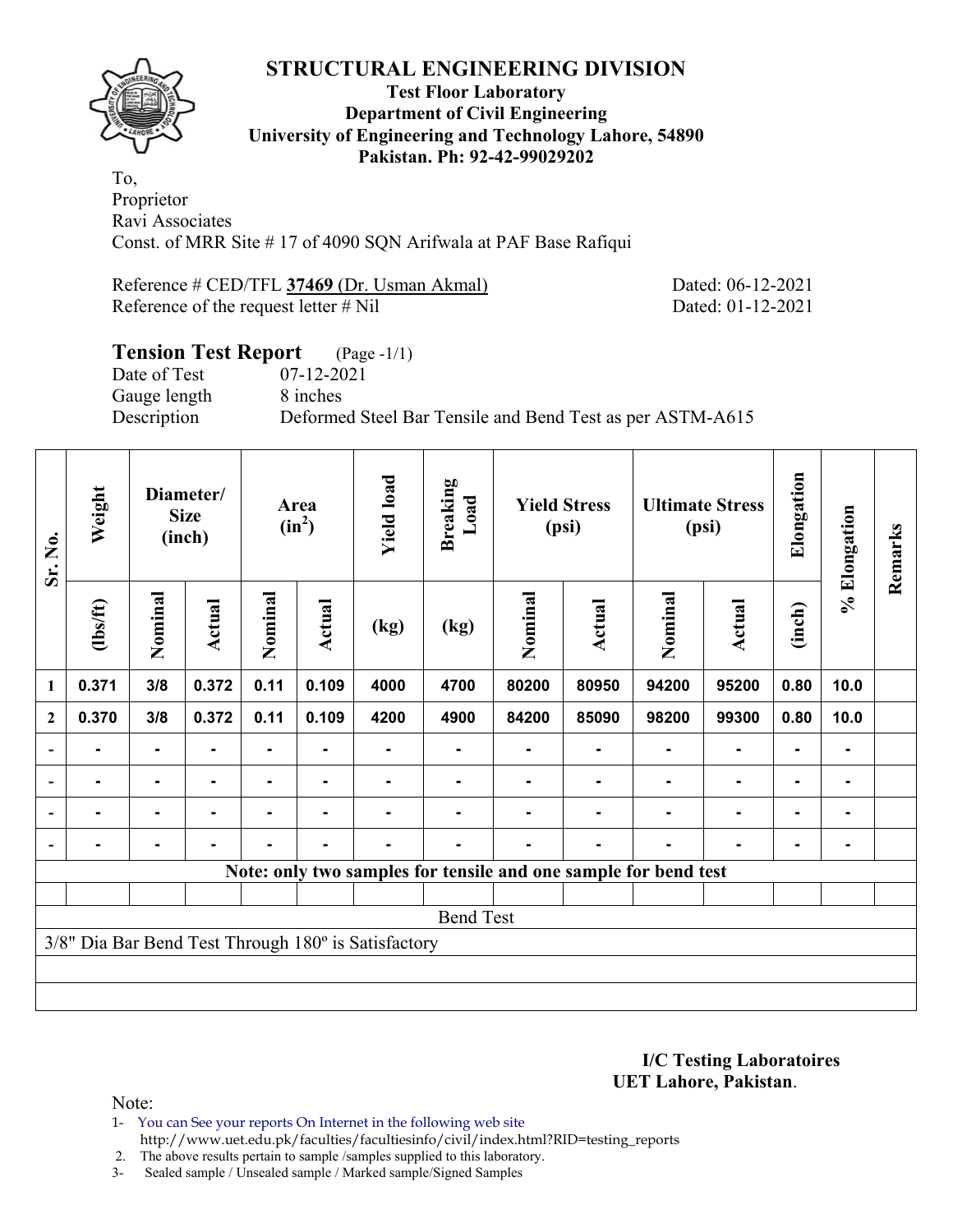

#### **Test Floor Laboratory Department of Civil Engineering University of Engineering and Technology Lahore, 54890 Pakistan. Ph: 92-42-99029202**

To, Proprietor Ravi Associates 1 x 128 Airmen Barrack is under Const at PAF Base Vehari

Reference # CED/TFL **37470** (Dr. Usman Akmal) Dated: 06-12-2021 Reference of the request letter # Nil Dated: 01-12-2021

# **Tension Test Report** (Page -1/1) Date of Test 07-12-2021 Gauge length 8 inches Description Deformed Steel Bar Tensile and Bend Test as per ASTM-A615

| Sr. No.                  | Weight         |                | Diameter/<br><b>Size</b><br>(inch) |         | Area<br>$(in^2)$ | <b>Yield load</b>                                   | <b>Breaking</b><br>Load  |         | <b>Yield Stress</b><br>(psi) |                                                                 | <b>Ultimate Stress</b><br>(psi) | Elongation     | % Elongation   | Remarks |
|--------------------------|----------------|----------------|------------------------------------|---------|------------------|-----------------------------------------------------|--------------------------|---------|------------------------------|-----------------------------------------------------------------|---------------------------------|----------------|----------------|---------|
|                          | $\frac{2}{10}$ | Nominal        | Actual                             | Nominal | <b>Actual</b>    | (kg)                                                | $\left(\text{kg}\right)$ | Nominal | Actual                       | Nominal                                                         | Actual                          | (inch)         |                |         |
| 1                        | 0.370          | 3/8            | 0.372                              | 0.11    | 0.109            | 4100                                                | 5000                     | 82200   | 83050                        | 100200                                                          | 101300                          | 0.80           | 10.0           |         |
| $\overline{2}$           | 0.370          | 3/8            | 0.372                              | 0.11    | 0.109            | 3900                                                | 4800                     | 78200   | 78990                        | 96200                                                           | 97300                           | 0.80           | 10.0           |         |
| $\overline{\phantom{a}}$ |                | ۰              |                                    |         |                  |                                                     |                          |         |                              |                                                                 |                                 | $\blacksquare$ |                |         |
| $\overline{\phantom{a}}$ |                | $\blacksquare$ |                                    |         | $\blacksquare$   |                                                     |                          |         |                              |                                                                 | ۰                               | $\blacksquare$ | ۰              |         |
| $\overline{\phantom{a}}$ |                | $\blacksquare$ | ۰                                  | ۰       | $\blacksquare$   |                                                     |                          |         |                              | $\blacksquare$                                                  | $\blacksquare$                  | $\blacksquare$ | $\blacksquare$ |         |
|                          |                | -              |                                    |         | $\blacksquare$   |                                                     |                          |         |                              |                                                                 | ۰                               | $\blacksquare$ | ۰              |         |
|                          |                |                |                                    |         |                  |                                                     |                          |         |                              | Note: only two samples for tensile and one sample for bend test |                                 |                |                |         |
|                          |                |                |                                    |         |                  |                                                     |                          |         |                              |                                                                 |                                 |                |                |         |
|                          |                |                |                                    |         |                  |                                                     | <b>Bend Test</b>         |         |                              |                                                                 |                                 |                |                |         |
|                          |                |                |                                    |         |                  | 3/8" Dia Bar Bend Test Through 180° is Satisfactory |                          |         |                              |                                                                 |                                 |                |                |         |
|                          |                |                |                                    |         |                  |                                                     |                          |         |                              |                                                                 |                                 |                |                |         |
|                          |                |                |                                    |         |                  |                                                     |                          |         |                              |                                                                 |                                 |                |                |         |

**I/C Testing Laboratoires UET Lahore, Pakistan**.

- 1- You can See your reports On Internet in the following web site http://www.uet.edu.pk/faculties/facultiesinfo/civil/index.html?RID=testing\_reports
- 2. The above results pertain to sample /samples supplied to this laboratory.
- 3- Sealed sample / Unsealed sample / Marked sample/Signed Samples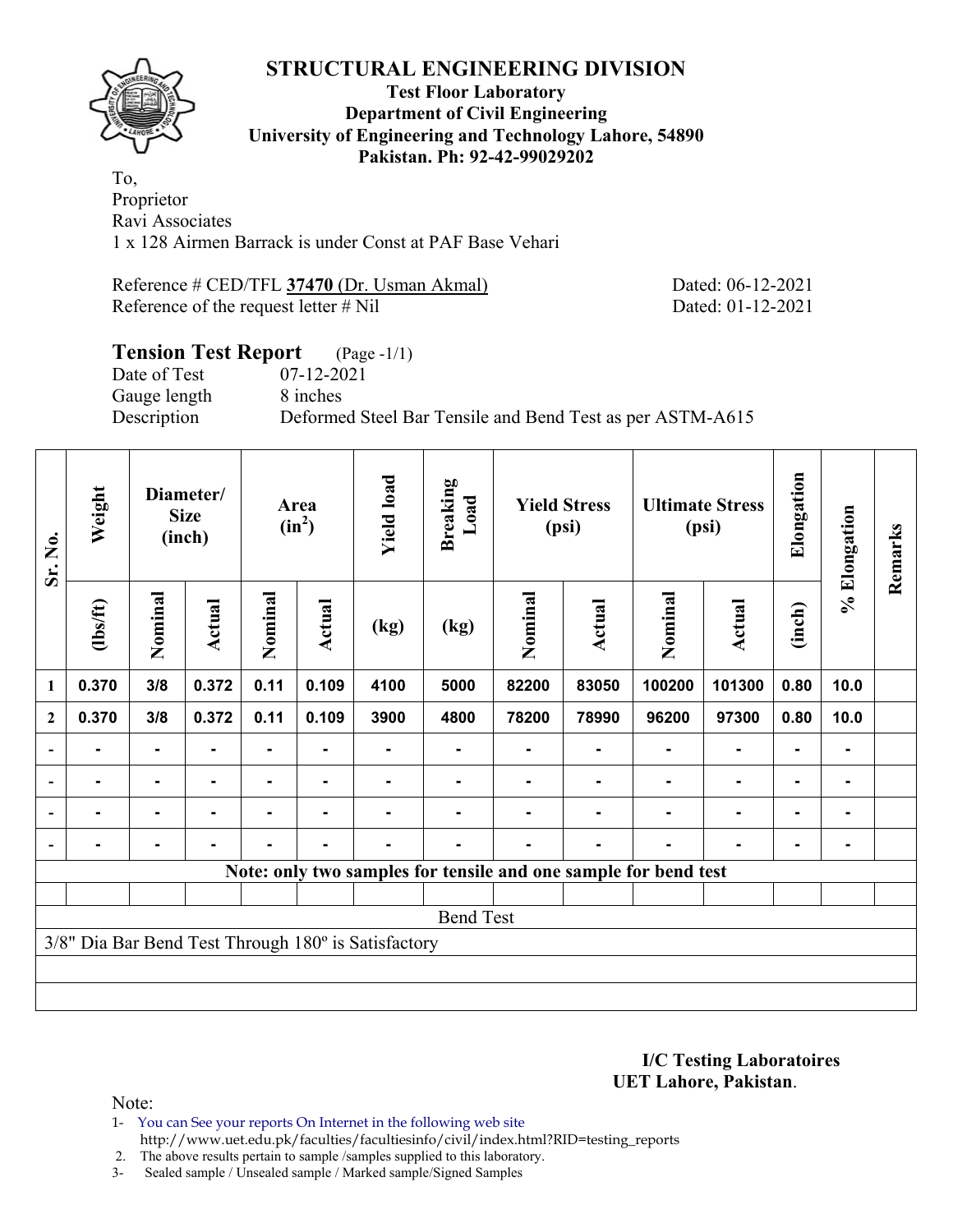

#### **Test Floor Laboratory Department of Civil Engineering University of Engineering and Technology Lahore, 54890 Pakistan. Ph: 92-42-99029202**

To,

M/S CGGC Suki Kinari Project Management in Pakistan 874 MW Suki Kinari Power Project – N15 Relocation Highway Material (Liu Zhou Ovm Machinery Co., Ltd.)

| Reference # CED/TFL 37471 (Engr. Amina Rajput) |  |  |
|------------------------------------------------|--|--|
| Reference of the request letter # Nil          |  |  |

Dated: 06-12-2021 Dated: 29-11-2021

# **Tension Test Report** (Page – 1/2)

Gauge length 640 mm

Date of Test 07-12-2021 Description Steel Strand Tensile Test as per ASTM A-416-94a

| Sr. No.      | <b>Nominal</b><br><b>Diameter</b> | <b>Nominal</b><br>Weight     | <b>Measured</b><br>weight | <b>Yield strength</b><br>clause $(6.3)$ |                          | <b>Breaking</b><br>strength clause<br>(6.2) |                              | Modulus of<br>Elasticity<br>Young's | % Elongation             | Remarks / Coil No.         |
|--------------|-----------------------------------|------------------------------|---------------------------|-----------------------------------------|--------------------------|---------------------------------------------|------------------------------|-------------------------------------|--------------------------|----------------------------|
|              | (mm)                              | (kg/km)                      | (kg/km)                   | (kg)                                    | (kN)                     | (kg)                                        | (kN)                         | E, GPa                              |                          |                            |
| $\mathbf{1}$ | 15.24(0.6")                       | 1102.0                       | 1117.0                    | 24100                                   | 236.42                   | 26900                                       | 263.89                       | 199                                 | >3.50                    | <b>YPW115-</b><br>SJ-21091 |
|              |                                   | $\blacksquare$               | $\overline{\phantom{0}}$  | $\overline{\phantom{0}}$                | $\overline{\phantom{a}}$ | $\overline{\phantom{a}}$                    | $\overline{\phantom{a}}$     |                                     | $\overline{\phantom{0}}$ |                            |
|              |                                   |                              |                           |                                         | ۰                        | $\overline{\phantom{0}}$                    | $\blacksquare$               |                                     | ٠                        |                            |
|              |                                   |                              | $\overline{\phantom{0}}$  | $\overline{\phantom{0}}$                | $\blacksquare$           | $\overline{\phantom{0}}$                    | $\qquad \qquad \blacksquare$ |                                     |                          |                            |
|              |                                   |                              |                           |                                         | ۰                        | $\overline{\phantom{0}}$                    |                              |                                     |                          |                            |
|              |                                   | $\qquad \qquad \blacksquare$ | $\overline{\phantom{0}}$  | $\overline{\phantom{0}}$                | $\overline{\phantom{a}}$ | $\blacksquare$                              | $\overline{\phantom{a}}$     | $\blacksquare$                      | $\overline{\phantom{a}}$ |                            |
|              |                                   |                              |                           |                                         |                          |                                             |                              |                                     |                          |                            |

**Only one sample for Test** 

Note:

1. Modulus of Elasticity is based on nominal steel area of the steel strand vide clause 13.3 of ASTM – A416a

2. Load versus percentage strain graphs are attached

**I/C Testing Laboratoires UET Lahore, Pakistan**.

Note:

1- You can See your reports On Internet in the following web site http://www.uet.edu.pk/faculties/facultiesinfo/civil/index.html?RID=testing\_reports

2. The above results pertain to sample /samples supplied to this laboratory.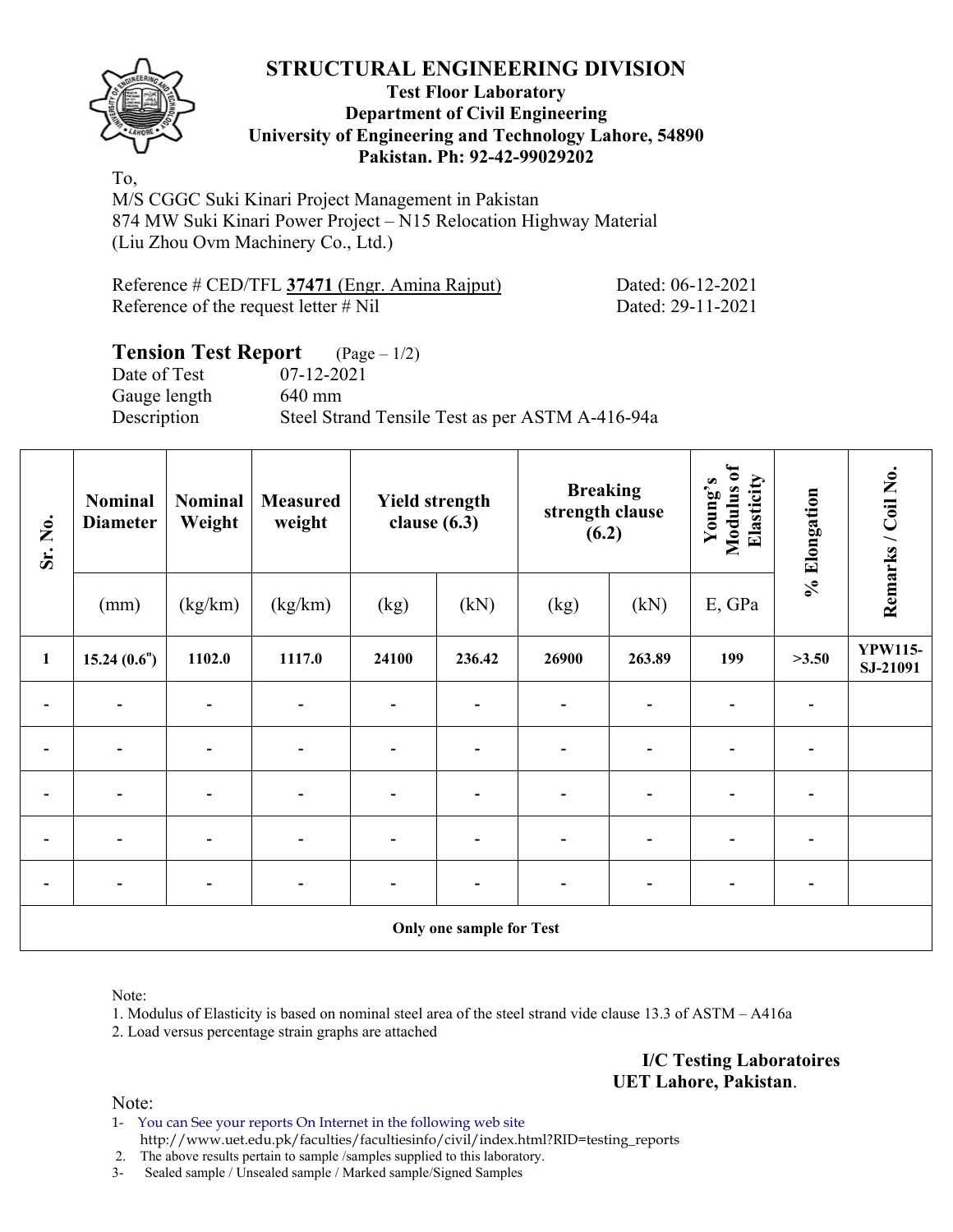

#### **Test Floor Laboratory Department of Civil Engineering University of Engineering and Technology Lahore, 54890 Pakistan. Ph: 92-42-99029202**

To, M/S CGGC Suki Kinari Project Management in Pakistan 874 MW Suki Kinari Power Project – N15 Relocation Highway Material (Liu Zhou Ovm Machinery Co., Ltd.)

Reference # CED/TFL 37471 (Engr. Amina Rajput) Dated: 06-12-2021 Reference of the request letter # Nil Dated: 29-11-2021

**Graph**  $(Page - 2/2)$ 



**I/C Testing Laboratoires UET Lahore, Pakistan**.

- 1- You can See your reports On Internet in the following web site http://www.uet.edu.pk/faculties/facultiesinfo/civil/index.html?RID=testing\_reports
- 2. The above results pertain to sample /samples supplied to this laboratory.
- 3- Sealed sample / Unsealed sample / Marked sample/Signed Samples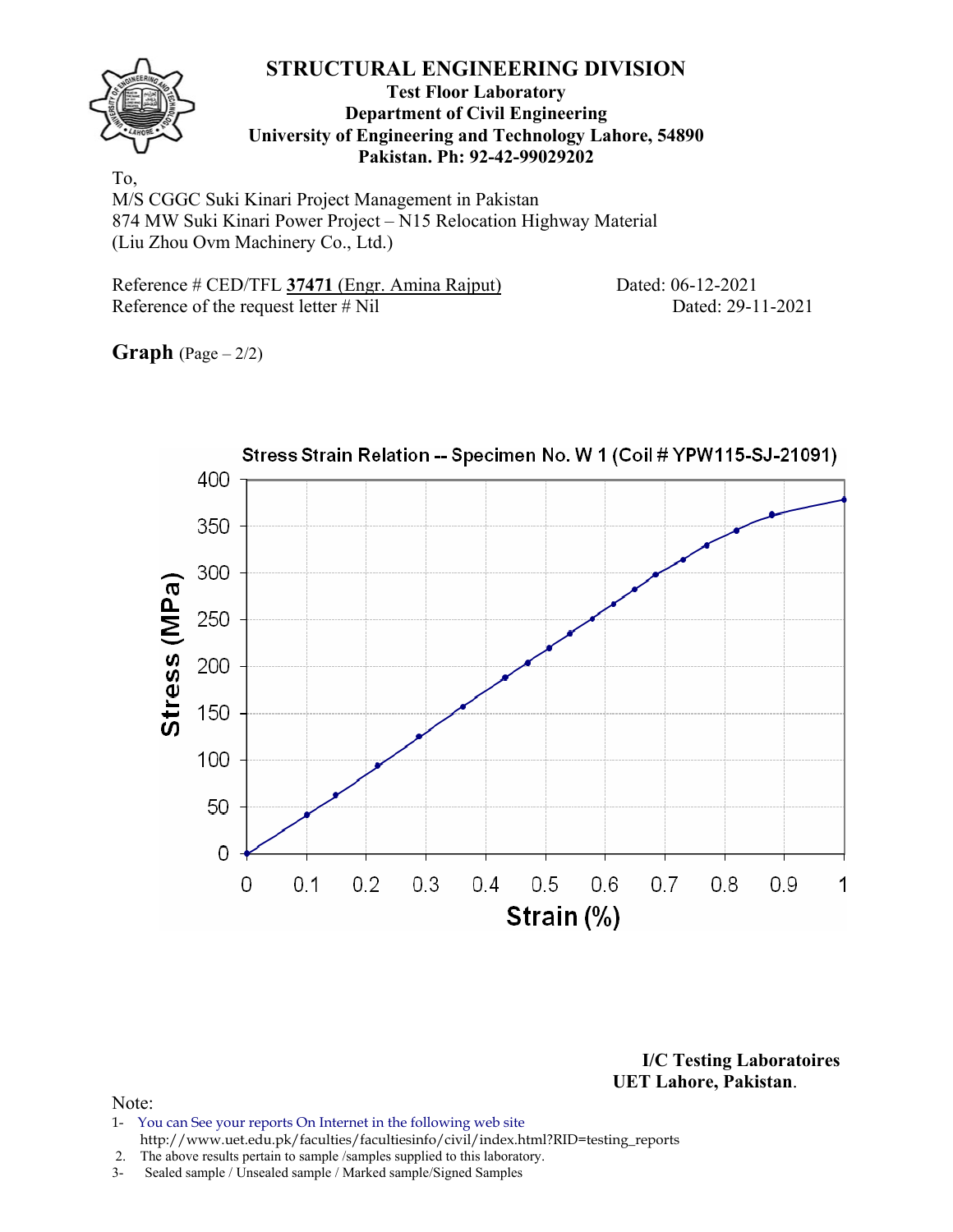

#### **Test Floor Laboratory Department of Civil Engineering University of Engineering and Technology Lahore, 54890 Pakistan. Ph: 92-42-99029202**

To, Resident Engineer City Survey & Engineering Consultants Green View Executive Apartments Phase-V

Reference # CED/TFL **37472** (Dr. Usman Akmal) Dated: 06-12-2021 Reference of the request letter # GVA/RE/02/21 Dated: 06-12-2021

# **Tension Test Report** (Page -1/1)

Date of Test 07-12-2021 Gauge length 8 inches

Description Deformed Steel Bar Tensile and Bend Test as per ASTM-A615

| Sr. No.                  | Weight           |                         | Diameter/<br><b>Size</b> |         | Area<br>$(in^2)$ | <b>Yield load</b>                                 | <b>Breaking</b><br>Load |         | <b>Yield Stress</b><br>(psi) |                                                                 | <b>Ultimate Stress</b><br>(psi) | Elongation     | % Elongation | Remarks |
|--------------------------|------------------|-------------------------|--------------------------|---------|------------------|---------------------------------------------------|-------------------------|---------|------------------------------|-----------------------------------------------------------------|---------------------------------|----------------|--------------|---------|
|                          | $\frac{2}{10}$   | Nominal<br>$(\#)$       | Actual<br>(inch)         | Nominal | Actual           | (kg)                                              | (kg)                    | Nominal | Actual                       | Nominal                                                         | Actual                          | (inch)         |              |         |
| 1                        | 0.386            | $\overline{\mathbf{3}}$ | 0.380                    | 0.11    | 0.114            | 3900                                              | 5000                    | 78200   | 75670                        | 100200                                                          | 97100                           | 1.40           | 17.5         |         |
| $\mathbf{2}$             | 0.393            | $\mathbf{3}$            | 0.384                    | 0.11    | 0.116            | 3900                                              | 5000                    | 78200   | 74320                        | 100200                                                          | 95300                           | 1.20           | 15.0         |         |
| $\overline{\phantom{0}}$ |                  | $\blacksquare$          |                          |         |                  |                                                   |                         |         |                              |                                                                 |                                 |                |              |         |
| $\overline{\phantom{a}}$ |                  | ۰                       |                          |         |                  |                                                   |                         |         |                              |                                                                 | $\blacksquare$                  | $\blacksquare$ |              |         |
| $\overline{\phantom{a}}$ |                  | ۰                       |                          | -       |                  |                                                   |                         |         |                              |                                                                 | $\blacksquare$                  | $\blacksquare$ |              |         |
| $\overline{\phantom{a}}$ |                  | $\blacksquare$          |                          | -       | $\blacksquare$   | $\blacksquare$                                    |                         |         | ۰                            |                                                                 | ۰                               | ۰              |              |         |
|                          |                  |                         |                          |         |                  |                                                   |                         |         |                              | Note: only two samples for tensile and one sample for bend test |                                 |                |              |         |
|                          |                  |                         |                          |         |                  |                                                   |                         |         |                              |                                                                 |                                 |                |              |         |
|                          | <b>Bend Test</b> |                         |                          |         |                  |                                                   |                         |         |                              |                                                                 |                                 |                |              |         |
|                          |                  |                         |                          |         |                  | #3 Dia Bar Bend Test Through 180° is Satisfactory |                         |         |                              |                                                                 |                                 |                |              |         |
|                          |                  |                         |                          |         |                  |                                                   |                         |         |                              |                                                                 |                                 |                |              |         |
|                          |                  |                         |                          |         |                  |                                                   |                         |         |                              |                                                                 |                                 |                |              |         |

**I/C Testing Laboratoires UET Lahore, Pakistan**.

Note:

1- You can See your reports On Internet in the following web site http://www.uet.edu.pk/faculties/facultiesinfo/civil/index.html?RID=testing\_reports

2. The above results pertain to sample /samples supplied to this laboratory.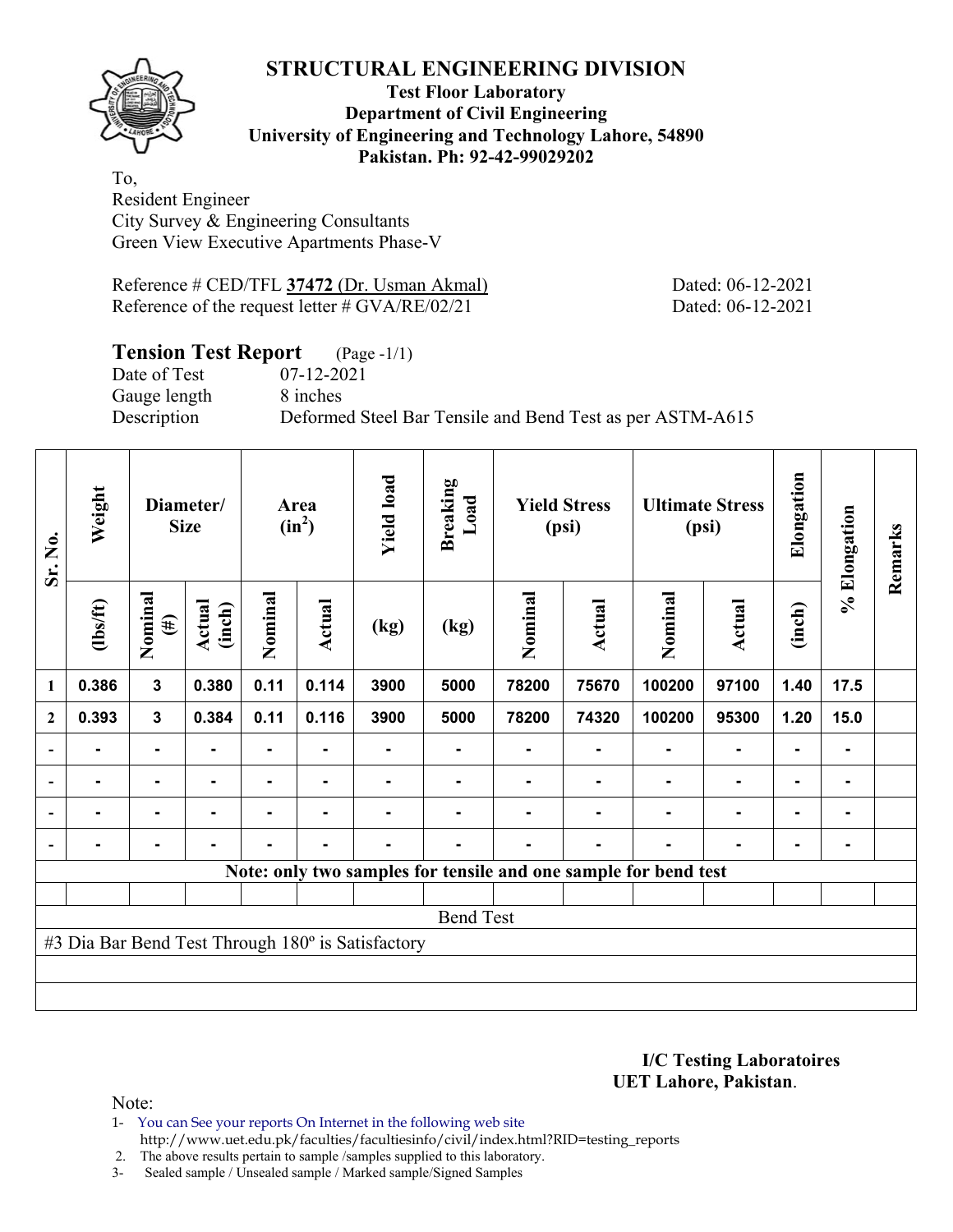

#### **Test Floor Laboratory Department of Civil Engineering University of Engineering and Technology Lahore, 54890 Pakistan. Ph: 92-42-99029202**

To, M/S Tijaarat Developers Lahore (Construction Site of OPus 30 A Block L Gulberg III, Lahore

Reference # CED/TFL **37473** (Dr. Usman Akmal) Dated: 06-12-2021 Reference of the request letter # TD/UET-OPUS/0419-01 Dated: 05-12-2021

# **Tension Test Report** (Page -1/1)

Date of Test 07-12-2021 Gauge length 8 inches

Description Deformed Steel Bar Tensile and Bend Test as per ASTM-A615

| Sr. No.      | Weight                                            |                   | Diameter/<br><b>Size</b> |         | Area<br>$(in^2)$ | <b>Yield load</b> | <b>Breaking</b><br>Load |         | <b>Yield Stress</b><br>(psi)                                    |         | <b>Ultimate Stress</b><br>(psi) | Elongation     | % Elongation | Remarks |
|--------------|---------------------------------------------------|-------------------|--------------------------|---------|------------------|-------------------|-------------------------|---------|-----------------------------------------------------------------|---------|---------------------------------|----------------|--------------|---------|
|              | $\frac{2}{10}$                                    | Nominal<br>$(\#)$ | Actual<br>(inch)         | Nominal | Actual           | (kg)              | (kg)                    | Nominal | Actual                                                          | Nominal | Actual                          | (inch)         |              |         |
| 1            | 0.364                                             | $\mathbf{3}$      | 0.369                    | 0.11    | 0.107            | 3500              | 4700                    | 70200   | 72150                                                           | 94200   | 96900                           | 1.30           | 16.3         |         |
| $\mathbf{2}$ | 0.369                                             | $\mathbf{3}$      | 0.371                    | 0.11    | 0.108            | 3400              | 4700                    | 68200   | 69180                                                           | 94200   | 95700                           | 1.40           | 17.5         |         |
|              |                                                   |                   |                          |         |                  |                   |                         |         |                                                                 |         |                                 |                |              |         |
|              |                                                   | $\blacksquare$    |                          |         | -                |                   |                         |         |                                                                 |         | $\blacksquare$                  | $\blacksquare$ |              |         |
|              | $\blacksquare$                                    | $\blacksquare$    |                          | ۰       | $\blacksquare$   |                   |                         |         |                                                                 |         | $\blacksquare$                  | $\blacksquare$ |              |         |
|              |                                                   | $\blacksquare$    |                          | ۰       | $\blacksquare$   |                   | -                       |         | $\blacksquare$                                                  |         | $\blacksquare$                  | $\blacksquare$ |              |         |
|              |                                                   |                   |                          |         |                  |                   |                         |         | Note: only two samples for tensile and one sample for bend test |         |                                 |                |              |         |
|              |                                                   |                   |                          |         |                  |                   |                         |         |                                                                 |         |                                 |                |              |         |
|              | <b>Bend Test</b>                                  |                   |                          |         |                  |                   |                         |         |                                                                 |         |                                 |                |              |         |
|              | #3 Dia Bar Bend Test Through 180° is Satisfactory |                   |                          |         |                  |                   |                         |         |                                                                 |         |                                 |                |              |         |
|              |                                                   |                   |                          |         |                  |                   |                         |         |                                                                 |         |                                 |                |              |         |
|              |                                                   |                   |                          |         |                  |                   |                         |         |                                                                 |         |                                 |                |              |         |

**I/C Testing Laboratoires UET Lahore, Pakistan**.

Note:

1- You can See your reports On Internet in the following web site http://www.uet.edu.pk/faculties/facultiesinfo/civil/index.html?RID=testing\_reports

2. The above results pertain to sample /samples supplied to this laboratory.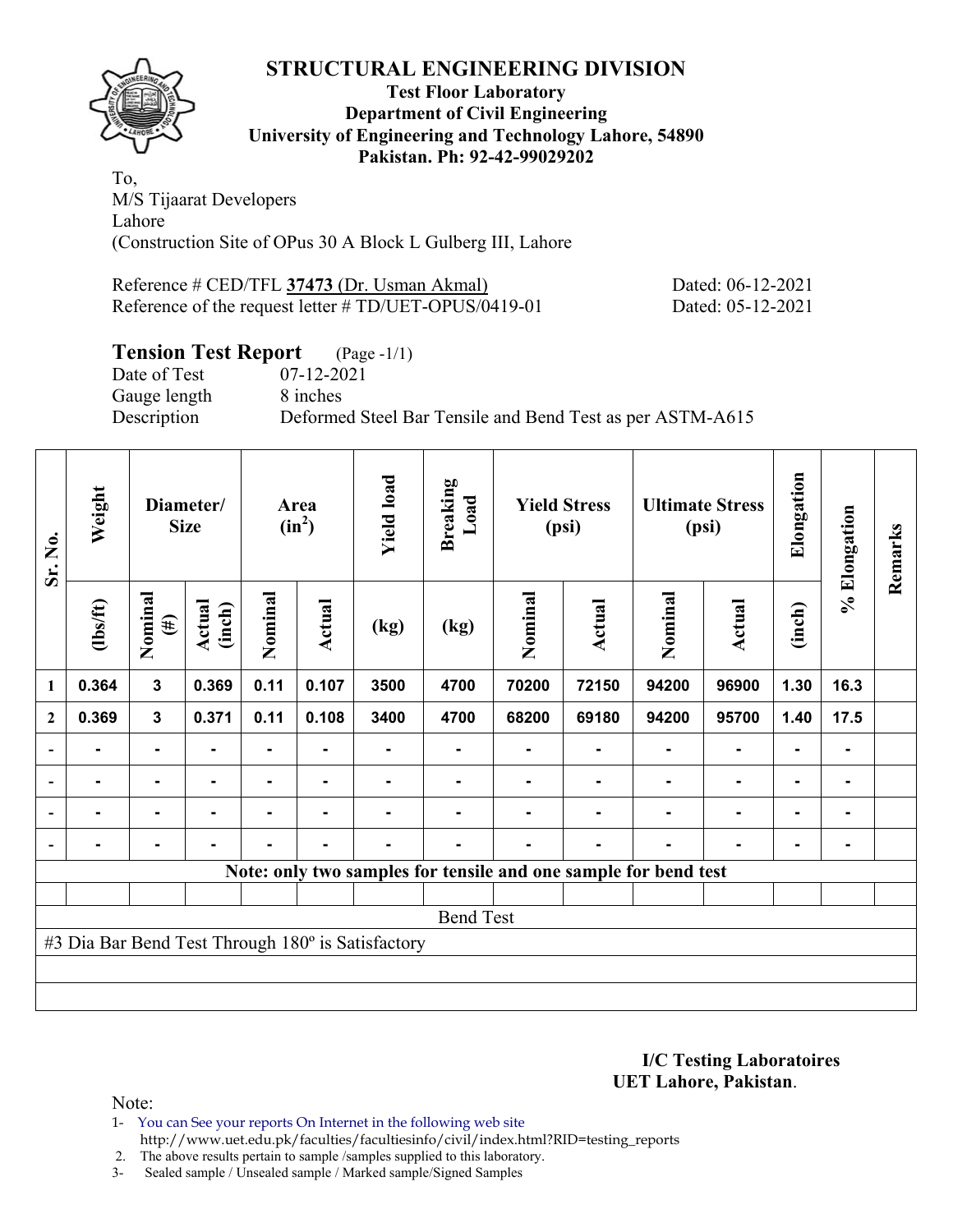

#### **Test Floor Laboratory Department of Civil Engineering University of Engineering and Technology Lahore, 54890 Pakistan. Ph: 92-42-99029202**

To, Resident Engineer New Vision Site Office DHA Bahawalpur Civil Infrastructure Development Works for MB-01 Extension (West) bridge DHAB

Reference # CED/TFL **37474** (Dr. Usman Akmal) Dated: 06-12-2021 Reference of the request letter # RE/NVEC/Site-MB-01/77 Dated: 30-11-2021

#### **Tension Test Report** (Page -1/1)

Date of Test 07-12-2021 Gauge length 8 inches

Description Deformed Steel Bar Tensile and Bend Test as per ASTM-A615

| Sr. No.        | Weight         |                   | Diameter/<br><b>Size</b> |                | Area<br>$(in^2)$ | <b>Yield load</b>                                 | <b>Breaking</b><br>Load |         | <b>Yield Stress</b><br>(psi) |                                                                 | <b>Ultimate Stress</b><br>(psi) | Elongation | % Elongation   | Remarks      |
|----------------|----------------|-------------------|--------------------------|----------------|------------------|---------------------------------------------------|-------------------------|---------|------------------------------|-----------------------------------------------------------------|---------------------------------|------------|----------------|--------------|
|                | $\frac{2}{10}$ | Nominal<br>$(\#)$ | Actual<br>(inch)         | Nominal        | Actual           | (kg)                                              | (kg)                    | Nominal | <b>Actual</b>                | Nominal                                                         | Actual                          | (inch)     |                |              |
| 1              | 0.451          | $\mathbf{3}$      | 0.411                    | 0.11           | 0.133            | 4200                                              | 5300                    | 84200   | 69870                        | 106200                                                          | 88200                           | 1.40       | 17.5           | Pak<br>Steel |
| $\mathbf{2}$   | 0.448          | $\mathbf{3}$      | 0.410                    | 0.11           | 0.132            | 4100                                              | 5200                    | 82200   | 68600                        | 104200                                                          | 87000                           | 1.20       | 15.0           |              |
|                |                | $\blacksquare$    |                          | $\blacksquare$ | ۰.               |                                                   | ۰                       |         |                              |                                                                 |                                 |            | ۰              |              |
|                |                |                   |                          |                |                  |                                                   |                         |         |                              |                                                                 |                                 |            | $\blacksquare$ |              |
|                |                | $\blacksquare$    |                          |                |                  |                                                   |                         |         |                              |                                                                 |                                 |            | ۰              |              |
| $\blacksquare$ |                |                   |                          |                |                  |                                                   |                         |         |                              |                                                                 |                                 | ۰          | ٠              |              |
|                |                |                   |                          |                |                  |                                                   |                         |         |                              | Note: only two samples for tensile and one sample for bend test |                                 |            |                |              |
|                |                |                   |                          |                |                  |                                                   |                         |         |                              |                                                                 |                                 |            |                |              |
|                |                |                   |                          |                |                  |                                                   | <b>Bend Test</b>        |         |                              |                                                                 |                                 |            |                |              |
|                |                |                   |                          |                |                  | #3 Dia Bar Bend Test Through 180° is Satisfactory |                         |         |                              |                                                                 |                                 |            |                |              |
|                |                |                   |                          |                |                  |                                                   |                         |         |                              |                                                                 |                                 |            |                |              |
|                |                |                   |                          |                |                  |                                                   |                         |         |                              |                                                                 |                                 |            |                |              |

**I/C Testing Laboratoires UET Lahore, Pakistan**.

- 1- You can See your reports On Internet in the following web site http://www.uet.edu.pk/faculties/facultiesinfo/civil/index.html?RID=testing\_reports
- 2. The above results pertain to sample /samples supplied to this laboratory.
- 3- Sealed sample / Unsealed sample / Marked sample/Signed Samples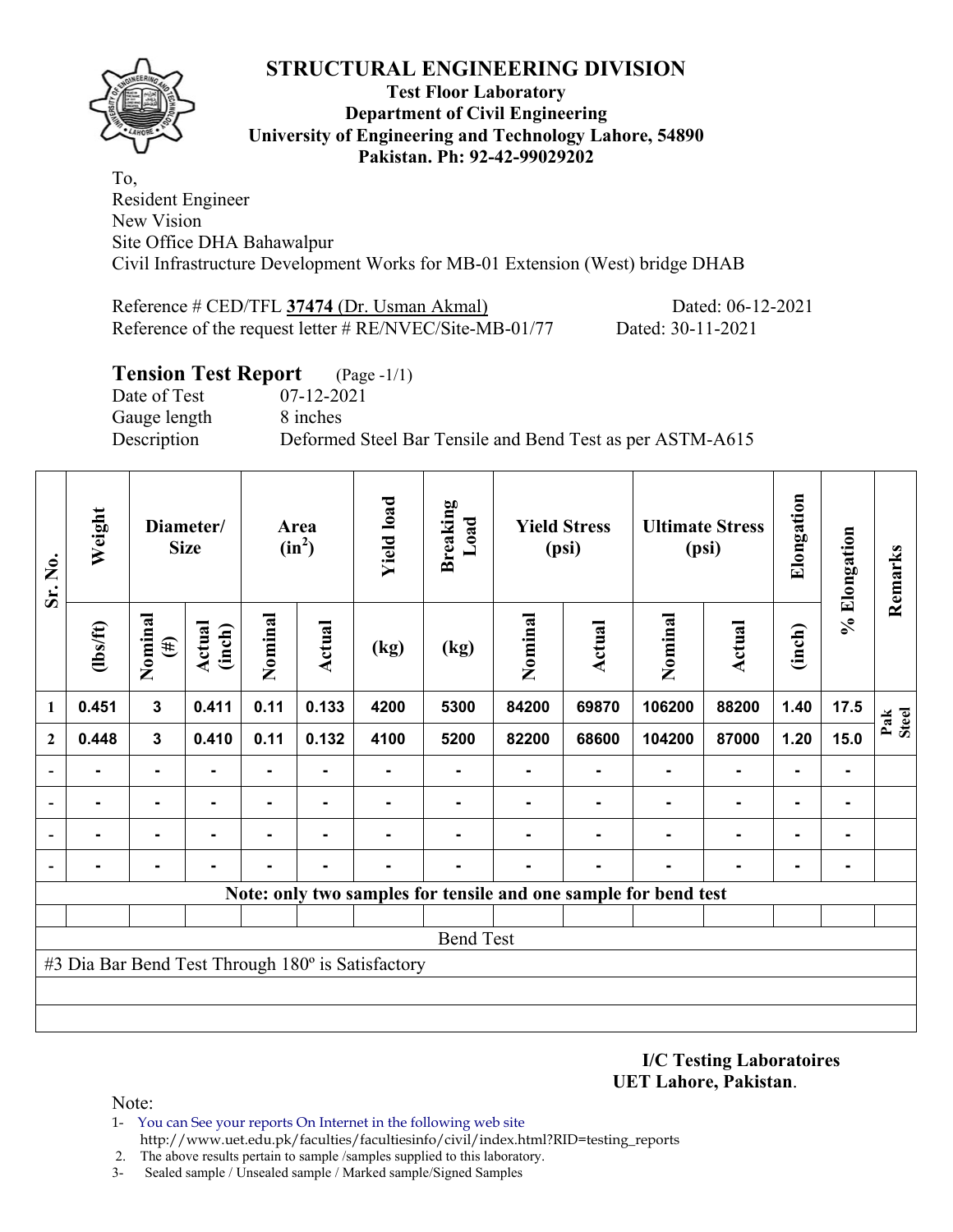

#### **Test Floor Laboratory Department of Civil Engineering University of Engineering and Technology Lahore, 54890 Pakistan. Ph: 92-42-99029202**

To, Sub Divisional Officer Highway Sub Division Burewala Construction of Dual Carriage Way from Burewala to Chichwzatni Road, Vehari (Remaining Portion) from km 3.00 to 23.14 Length = 20.14 km District Vehari (Section Group –III Construction of Bridge on Pakpattan Canal and Sukh Bias i/c Approaches Length = 0.71 km)

Reference # CED/TFL **37475** (Engr. Amina Rajput) Dated: 06-12-2021 Reference of the request letter # 143 Dated: 11-11-2021

# **Tension Test Report** (Page -1/2)

Date of Test 07-12-2021 Gauge length 640 mm Description Steel Strand Tensile Test as per ASTM A-416-94a

| Sr. No.                  | <b>Nominal</b><br><b>Diameter</b> | <b>Nominal</b><br>Weight | <b>Measured</b><br><b>Yield strength</b><br>weight<br>clause $(6.3)$ |                          | <b>Breaking</b><br>strength<br>clause $(6.2)$ |       | Modulus of<br>Elasticity<br>Young's<br>$\mathbf{f}$ . | % Elongation | Remarks / Coil No. |    |
|--------------------------|-----------------------------------|--------------------------|----------------------------------------------------------------------|--------------------------|-----------------------------------------------|-------|-------------------------------------------------------|--------------|--------------------|----|
|                          | (mm)                              | (kg/km)                  | (kg/km)                                                              | (kg)                     | (kN)                                          | (kg)  | (kN)                                                  | GPa          |                    |    |
| $\mathbf{1}$             | 12.70<br>(1/2")                   | 775.0                    | 780.0                                                                | 18200                    | 178.54                                        | 20000 | 196.20                                                | 199          | >3.50              | XX |
|                          | $\overline{\phantom{0}}$          |                          | $\overline{a}$                                                       | $\overline{\phantom{a}}$ |                                               |       |                                                       |              |                    |    |
| $\blacksquare$           |                                   |                          |                                                                      | $\blacksquare$           |                                               |       |                                                       |              |                    |    |
|                          |                                   |                          |                                                                      | $\overline{a}$           |                                               |       |                                                       |              |                    |    |
| $\overline{\phantom{a}}$ |                                   |                          |                                                                      |                          |                                               |       |                                                       |              |                    |    |
|                          |                                   |                          |                                                                      |                          |                                               |       |                                                       |              |                    |    |
|                          |                                   |                          |                                                                      |                          | Only one sample for Test                      |       |                                                       |              |                    |    |

Note:

1. Modulus of Elasticity is based on nominal steel area of the steel strand vide clause 13.3 of ASTM – A416a

2. Load versus percentage strain graphs are attached

**I/C Testing Laboratoires UET Lahore, Pakistan**.

Note:

1- You can See your reports On Internet in the following web site http://www.uet.edu.pk/faculties/facultiesinfo/civil/index.html?RID=testing\_reports

2. The above results pertain to sample /samples supplied to this laboratory.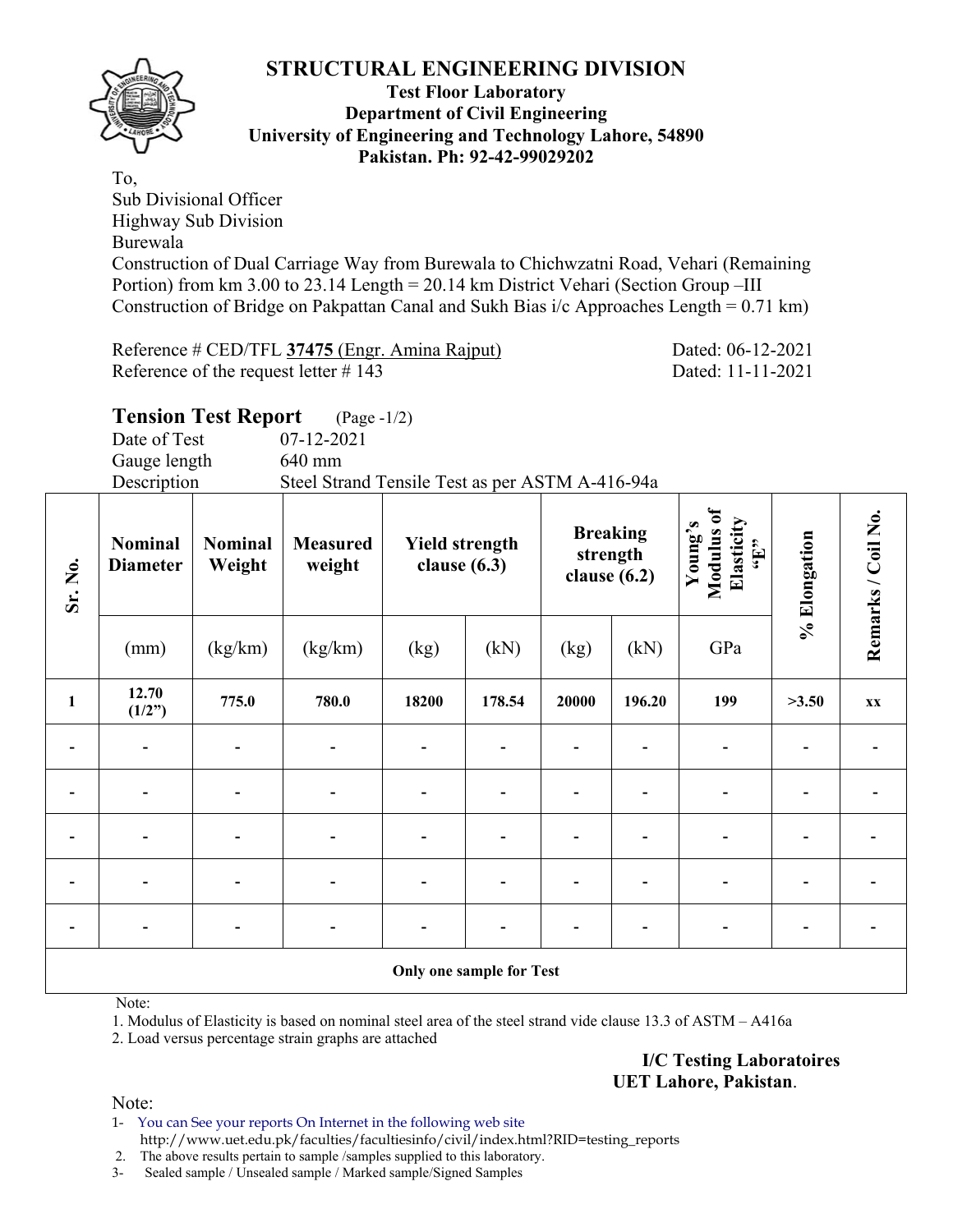

#### **Test Floor Laboratory Department of Civil Engineering University of Engineering and Technology Lahore, 54890 Pakistan. Ph: 92-42-99029202**

To, Sub Divisional Officer Highway Sub Division Burewala Construction of Dual Carriage Way from Burewala to Chichwzatni Road, Vehari (Remaining Portion) from km 3.00 to 23.14 Length = 20.14 km District Vehari (Section Group –III Construction of Bridge on Pakpattan Canal and Sukh Bias i/c Approaches Length = 0.71 km)

Reference # CED/TFL **37475** (Engr. Amina Rajput) Dated: 06-12-2021 Reference of the request letter # 143 Dated: 11-11-2021

**Graph**  $(Page - 2/2)$ 



# Stress Strain Relation -- Specimen No. W 1

**I/C Testing Laboratoires UET Lahore, Pakistan**.

- 1- You can See your reports On Internet in the following web site http://www.uet.edu.pk/faculties/facultiesinfo/civil/index.html?RID=testing\_reports
- 2. The above results pertain to sample /samples supplied to this laboratory.
- 3- Sealed sample / Unsealed sample / Marked sample/Signed Samples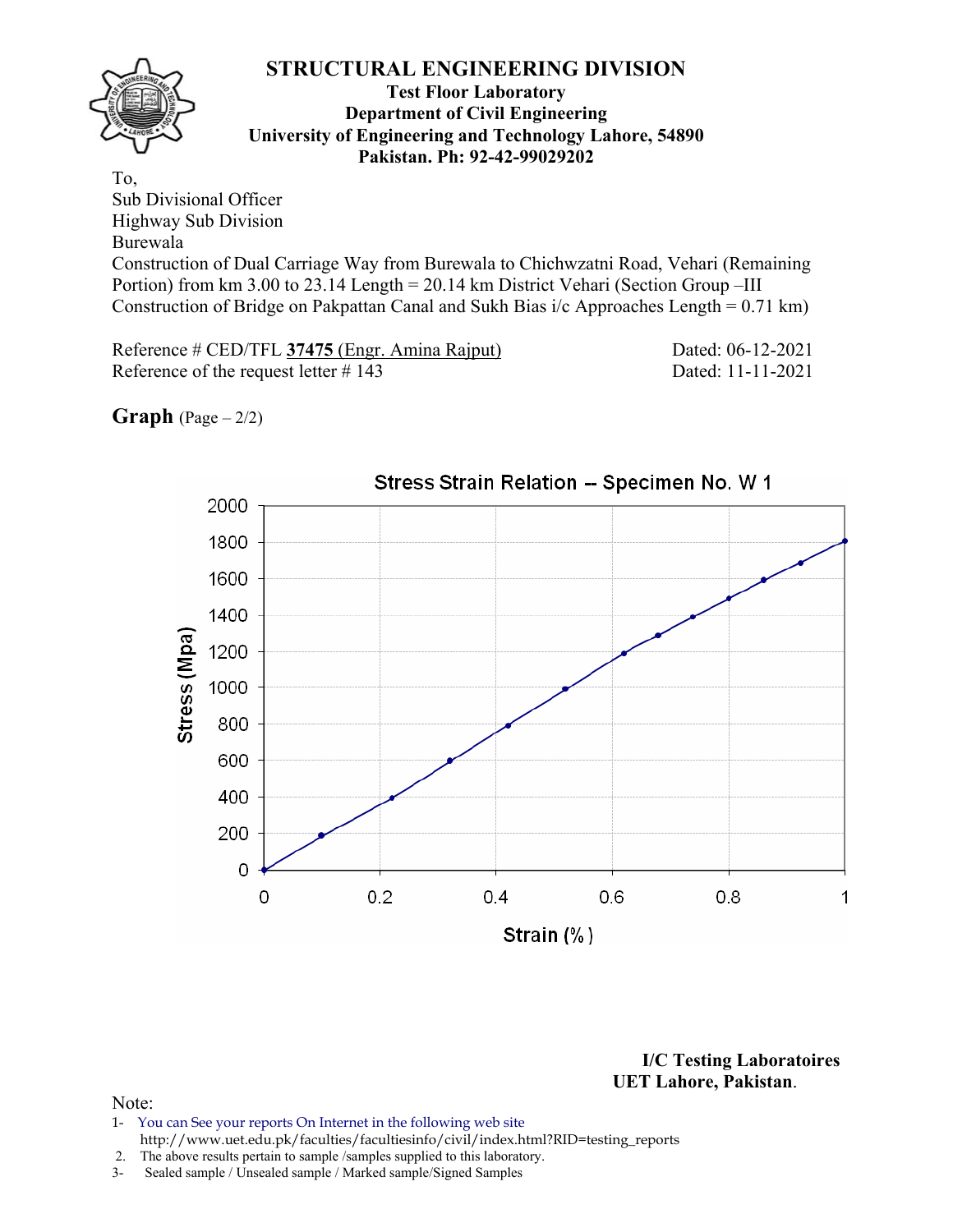

#### **Test Floor Laboratory Department of Civil Engineering University of Engineering and Technology Lahore, 54890 Pakistan. Ph: 92-42-99029202**

To, Resident Engineer  $CEC - H & B (Jv)$ Construction Supervision of "F/S Design and Construction of 02 No Flyover on Mingora – Kanju Road SH: Mingora Bypass and Kanju Chowk, District Swat, SH: Flyover at Mingora Bypass Road (Phase-I) Reference # CED/TFL **37476** (Engr. Amina Rajput) Dated: 06-12-2021 Reference of the request letter # CEC-H&B/PKHA/RE/SWT/185.steel Dated: 11-10-2021

# **Tension Test Report** (Page -1/4)

Date of Test 07-12-2021 Gauge length 640 mm Description Steel Strand Tensile Test as per ASTM A-416-94a

| Sr. No.                  | <b>Nominal</b><br><b>Diameter</b> | <b>Nominal</b><br>Weight | <b>Measured</b><br>weight | <b>Yield strength</b><br>clause $(6.3)$ |                                 | clause $(6.2)$ | <b>Breaking</b><br>strength | Modulus of<br>Elasticity<br>Young's<br>$\epsilon_{\rm H},$ | % Elongation | Remarks / Coil No. |
|--------------------------|-----------------------------------|--------------------------|---------------------------|-----------------------------------------|---------------------------------|----------------|-----------------------------|------------------------------------------------------------|--------------|--------------------|
|                          | (mm)                              | (kg/km)                  | (kg/km)                   | (kg)                                    | (kN)                            | (kg)           | (kN)                        | GPa                                                        |              |                    |
| $\mathbf{1}$             | 12.70<br>(1/2")                   | 775.0                    | 777.0                     | 17300                                   | 169.71                          | 19500          | 191.30                      | 199                                                        | >3.50        | <b>XX</b>          |
| -                        | $\overline{\phantom{0}}$          |                          | $\overline{a}$            | $\blacksquare$                          |                                 |                |                             |                                                            |              |                    |
|                          |                                   |                          |                           | $\blacksquare$                          |                                 |                |                             |                                                            |              |                    |
|                          |                                   |                          |                           |                                         |                                 |                |                             |                                                            |              |                    |
| $\overline{\phantom{0}}$ |                                   |                          | $\overline{a}$            | $\qquad \qquad \blacksquare$            |                                 |                |                             |                                                            |              |                    |
| $\overline{\phantom{0}}$ |                                   |                          | $\blacksquare$            | $\blacksquare$                          |                                 |                |                             |                                                            |              |                    |
|                          |                                   |                          |                           |                                         | <b>Only one sample for Test</b> |                |                             |                                                            |              |                    |

Note:

1. Modulus of Elasticity is based on nominal steel area of the steel strand vide clause 13.3 of ASTM – A416a

2. Load versus percentage strain graphs are attached

**I/C Testing Laboratoires UET Lahore, Pakistan**.

Note:

1- You can See your reports On Internet in the following web site http://www.uet.edu.pk/faculties/facultiesinfo/civil/index.html?RID=testing\_reports

2. The above results pertain to sample /samples supplied to this laboratory.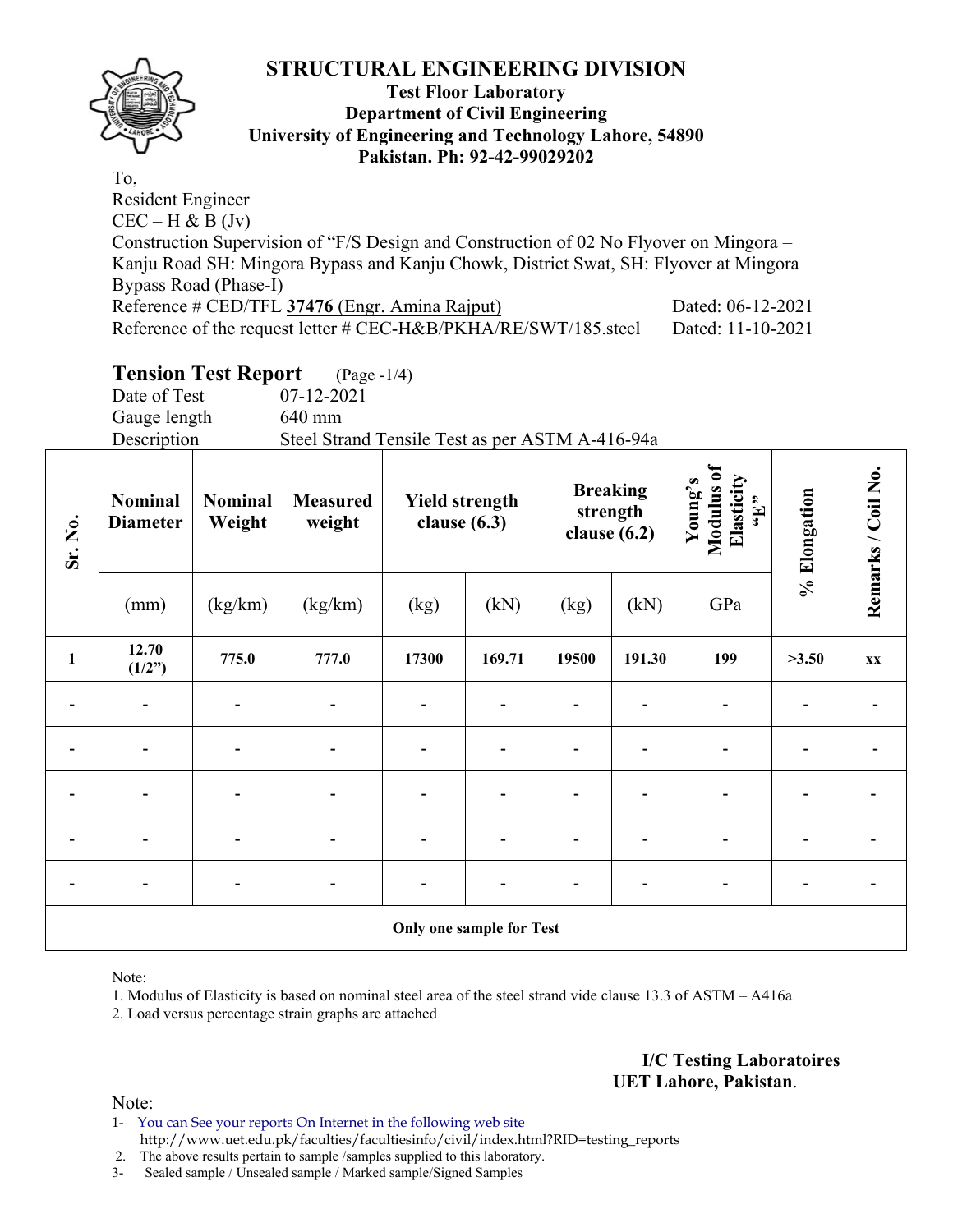

#### **Test Floor Laboratory Department of Civil Engineering University of Engineering and Technology Lahore, 54890 Pakistan. Ph: 92-42-99029202**

To, Resident Engineer  $CEC - H & B (Jv)$ Construction Supervision of F/S Design and Construction of 02 No Flyover on Mingora – Kanju Road SH: Mingora Bypass and Kanju Chowk, District Swat, SH: Flyover at Mingora Bypass Road (Phase-I) Reference # CED/TFL **37476** (Engr. Amina Rajput) Dated: 06-12-2021 Reference of the request letter # CEC-H&B/PKHA/RE/SWT/185.steel Dated: 11-10-2021

**Graph**  $(Page - 2/4)$ 



**I/C Testing Laboratoires UET Lahore, Pakistan**.

- 1- You can See your reports On Internet in the following web site http://www.uet.edu.pk/faculties/facultiesinfo/civil/index.html?RID=testing\_reports
- 2. The above results pertain to sample /samples supplied to this laboratory.
- 3- Sealed sample / Unsealed sample / Marked sample/Signed Samples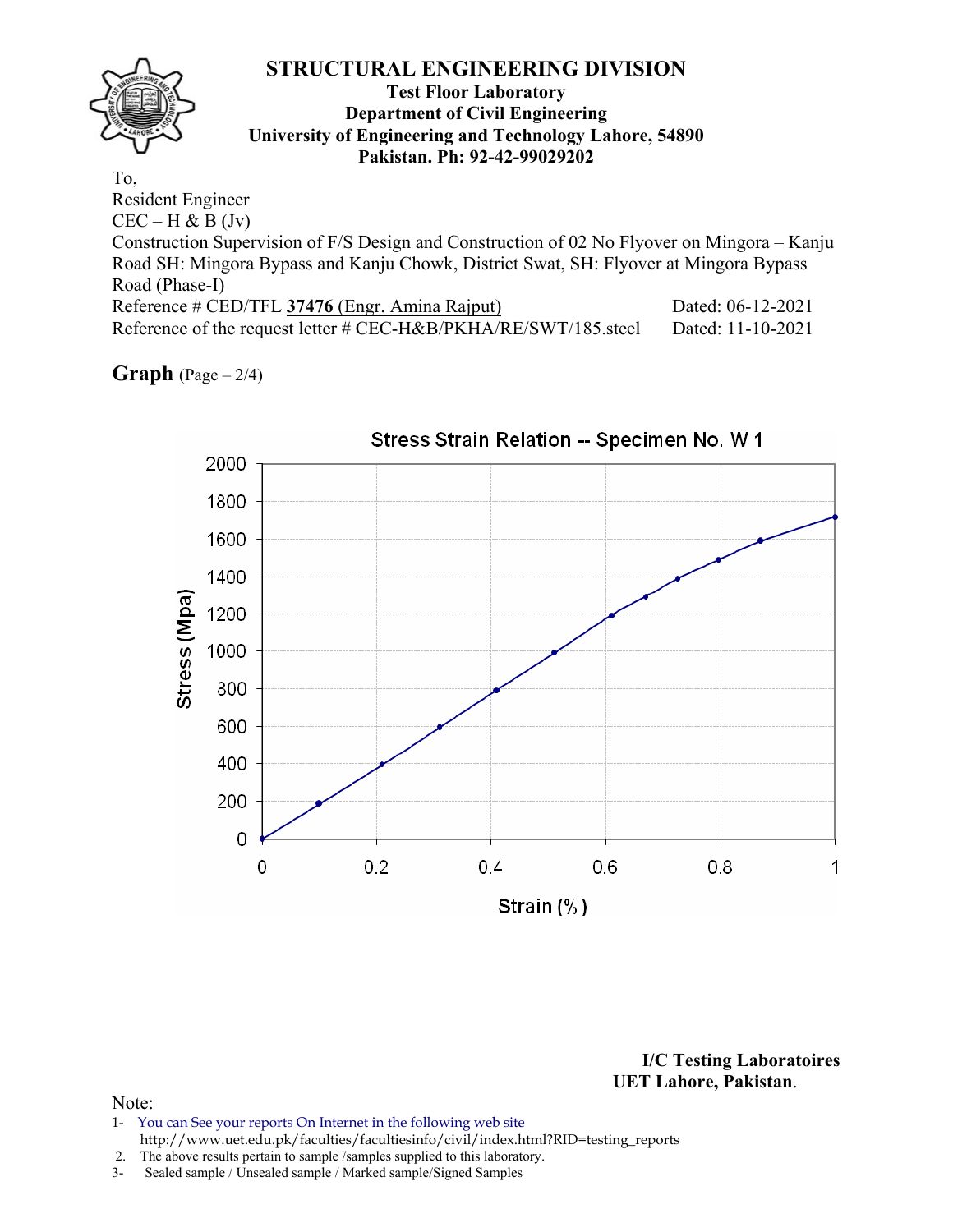

#### **Test Floor Laboratory Department of Civil Engineering University of Engineering and Technology Lahore, 54890 Pakistan. Ph: 92-42-99029202**

To, Resident Engineer  $CEC - H & B (Jv)$ Construction Supervision of F/S Design and Construction of 02 No Flyover on Mingora – Kanju Road SH: Mingora Bypass and Kanju Chowk, District Swat, SH: Flyover at Mingora Bypass Road (Phase-I) Reference # CED/TFL **37476** (Engr. Amina Rajput) Dated: 06-12-2021 Reference of the request letter # CEC-H&B/PKHA/RE/SWT/195.steel Dated: 05-11-2021

# **Tension Test Report** (Page -3/4)

Date of Test 07-12-2021 Gauge length 640 mm Description Steel Strand Tensile Test as per ASTM A-416-94a

| Sr. No.                      | Nominal<br><b>Diameter</b>   | Nominal<br>Weight | <b>Measured</b><br>weight | <b>Yield strength</b><br>clause $(6.3)$ |                          | clause $(6.2)$ | <b>Breaking</b><br>strength | Modulus of<br>Elasticity<br>Young's<br>$\epsilon$ . T., | % Elongation | Remarks / Coil No. |
|------------------------------|------------------------------|-------------------|---------------------------|-----------------------------------------|--------------------------|----------------|-----------------------------|---------------------------------------------------------|--------------|--------------------|
|                              | (mm)                         | (kg/km)           | (kg/km)                   | (kg)                                    | (kN)                     | (kg)           | (kN)                        | GPa                                                     |              |                    |
| $\mathbf{1}$                 | 12.70<br>(1/2")              | 775.0             | 777.0                     | 17200                                   | 168.73                   | 19400          | 190.31                      | 199                                                     | >3.50        | <b>XX</b>          |
|                              |                              |                   |                           | $\qquad \qquad \blacksquare$            |                          |                |                             |                                                         |              |                    |
|                              |                              |                   |                           |                                         |                          |                |                             |                                                         |              |                    |
|                              |                              |                   |                           |                                         |                          |                |                             |                                                         |              |                    |
| $\overline{a}$               |                              |                   |                           | $\overline{\phantom{0}}$                |                          |                |                             |                                                         |              |                    |
| $\qquad \qquad \blacksquare$ | $\qquad \qquad \blacksquare$ |                   | $\overline{\phantom{0}}$  |                                         |                          |                |                             | $\overline{\phantom{0}}$                                |              |                    |
|                              |                              |                   |                           |                                         | Only one sample for Test |                |                             |                                                         |              |                    |

Note:

1. Modulus of Elasticity is based on nominal steel area of the steel strand vide clause 13.3 of ASTM – A416a

2. Load versus percentage strain graphs are attached

#### **I/C Testing Laboratoires UET Lahore, Pakistan**.

- 1- You can See your reports On Internet in the following web site http://www.uet.edu.pk/faculties/facultiesinfo/civil/index.html?RID=testing\_reports
- 2. The above results pertain to sample /samples supplied to this laboratory.
- 3- Sealed sample / Unsealed sample / Marked sample/Signed Samples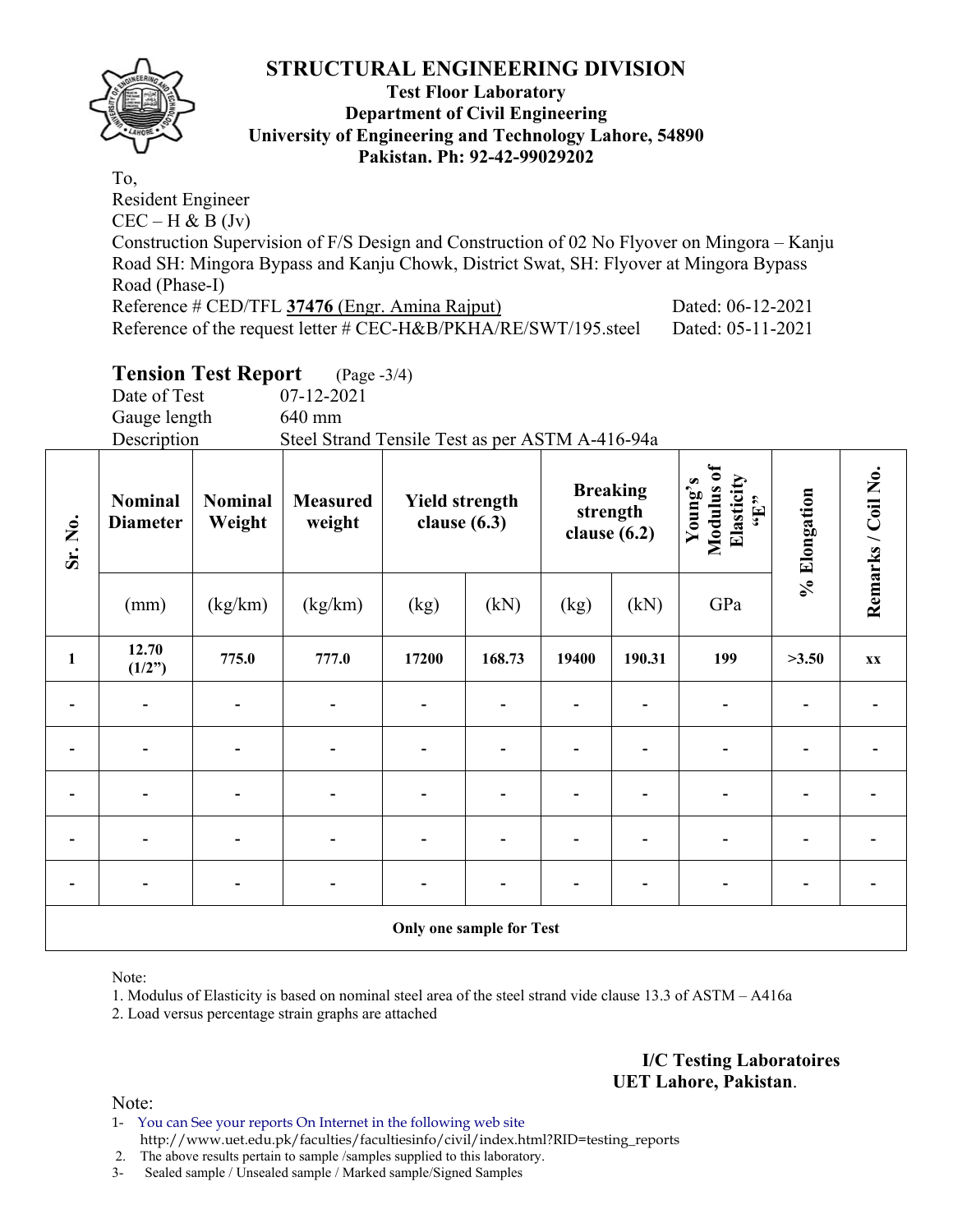#### **Test Floor Laboratory Department of Civil Engineering University of Engineering and Technology Lahore, 54890 Pakistan. Ph: 92-42-99029202**

To, Resident Engineer  $CEC - H & B (Jv)$ Construction Supervision of F/S Design and Construction of 02 No Flyover on Mingora – Kanju Road SH: Mingora Bypass and Kanju Chowk, District Swat, SH: Flyover at Mingora Bypass Road (Phase-I) Reference # CED/TFL **37476** (Engr. Amina Rajput) Dated: 06-12-2021 Reference of the request letter # CEC-H&B/PKHA/RE/SWT/195.steel Dated: 05-11-2021

**Graph**  $(Page - 4/4)$ 



**I/C Testing Laboratoires UET Lahore, Pakistan**.

- 1- You can See your reports On Internet in the following web site http://www.uet.edu.pk/faculties/facultiesinfo/civil/index.html?RID=testing\_reports
- 2. The above results pertain to sample /samples supplied to this laboratory.
- 3- Sealed sample / Unsealed sample / Marked sample/Signed Samples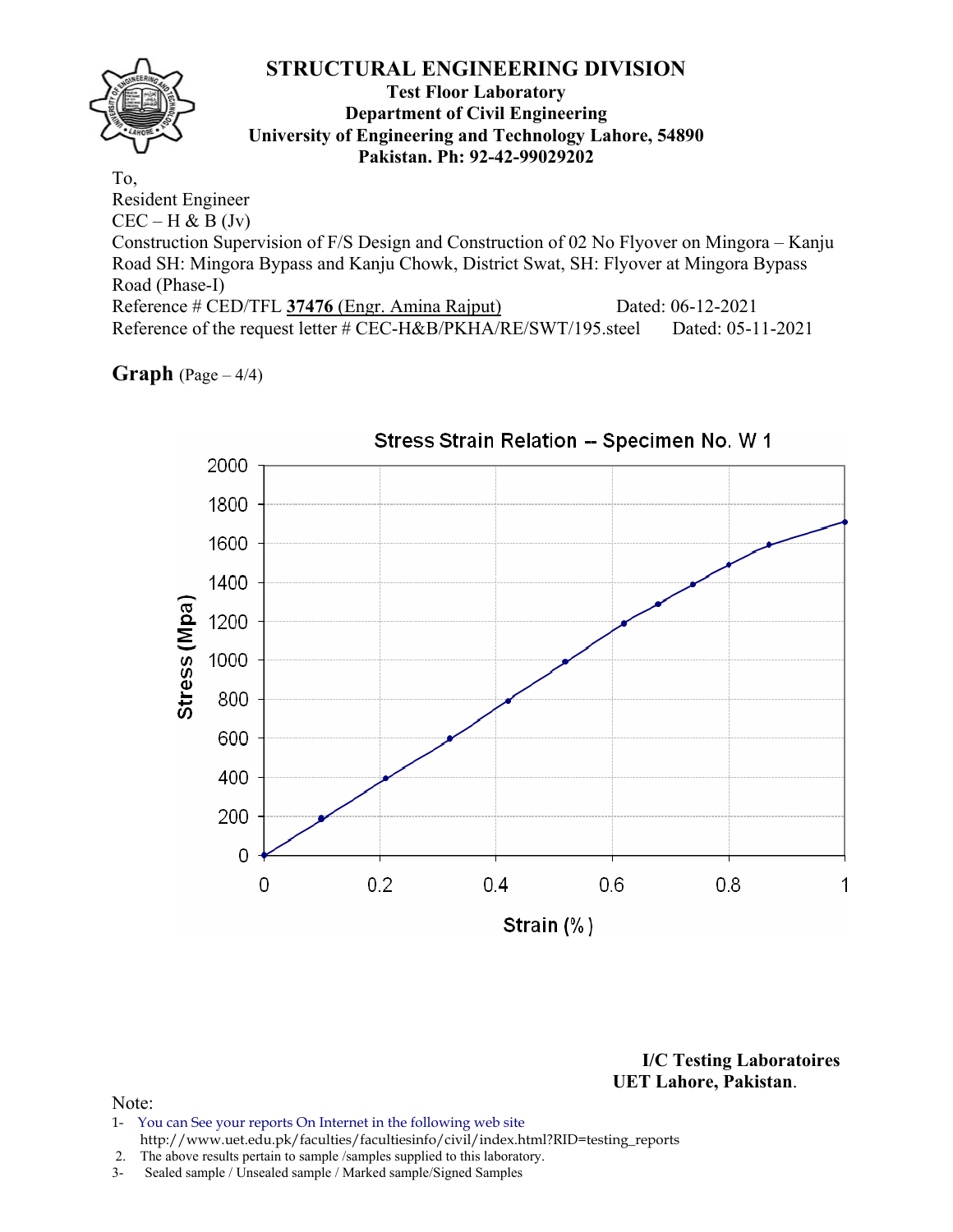

#### **Test Floor Laboratory Department of Civil Engineering University of Engineering and Technology Lahore, 54890 Pakistan. Ph: 92-42-99029202**

To, Deputy General Manager Projects Habib Rafiq Engineering (Pvt) Limited Construction of Sky Gardens Tower, Lahore

Reference # CED/TFL **37477** (Engr. Amina Rajput) Dated: 06-12-2021 Reference of the request letter # HRLE/SKG/2021/051 Dated: 06-12-2021

# **Tension Test Report** (Page -1/2)

Date of Test 07-12-2021 Gauge length 640 mm

Description Steel Strand Tensile Test as per ASTM A-416-94a

| Sr. No.        | <b>Nominal</b><br><b>Diameter</b> | <b>Nominal</b><br>Weight | <b>Measured</b><br>weight | <b>Yield strength</b><br>clause $(6.3)$<br>(kg)<br>(kN) |                                 |       | <b>Breaking</b><br>strength<br>clause $(6.2)$ | Modulus of<br>Elasticity<br>Young's<br>$\epsilon_{\rm H},$ | % Elongation | Remarks / Coil No. |
|----------------|-----------------------------------|--------------------------|---------------------------|---------------------------------------------------------|---------------------------------|-------|-----------------------------------------------|------------------------------------------------------------|--------------|--------------------|
|                | (mm)                              | (kg/km)                  | (kg/km)                   |                                                         |                                 | (kg)  | (kN)                                          | GPa                                                        |              |                    |
| $\mathbf{1}$   | 12.70<br>(1/2")                   | 775.0                    | 778.0                     | 18000                                                   | 176.58                          | 19800 | 194.24                                        | 199                                                        | >3.50        | XX                 |
|                |                                   |                          |                           |                                                         |                                 |       |                                               |                                                            |              |                    |
|                | $\overline{\phantom{a}}$          | $\overline{a}$           | $\overline{\phantom{0}}$  | $\qquad \qquad \blacksquare$                            |                                 |       |                                               |                                                            |              |                    |
| $\overline{a}$ | $\qquad \qquad \blacksquare$      |                          |                           | $\blacksquare$                                          |                                 |       |                                               |                                                            |              |                    |
|                |                                   |                          |                           | $\overline{a}$                                          |                                 |       |                                               |                                                            |              |                    |
|                |                                   |                          |                           |                                                         |                                 |       |                                               |                                                            |              |                    |
|                |                                   |                          |                           |                                                         | <b>Only one sample for Test</b> |       |                                               |                                                            |              |                    |

Note:

1. Modulus of Elasticity is based on nominal steel area of the steel strand vide clause 13.3 of ASTM – A416a

2. Load versus percentage strain graphs are attached

**I/C Testing Laboratoires UET Lahore, Pakistan**.

Note:

1- You can See your reports On Internet in the following web site http://www.uet.edu.pk/faculties/facultiesinfo/civil/index.html?RID=testing\_reports

2. The above results pertain to sample /samples supplied to this laboratory.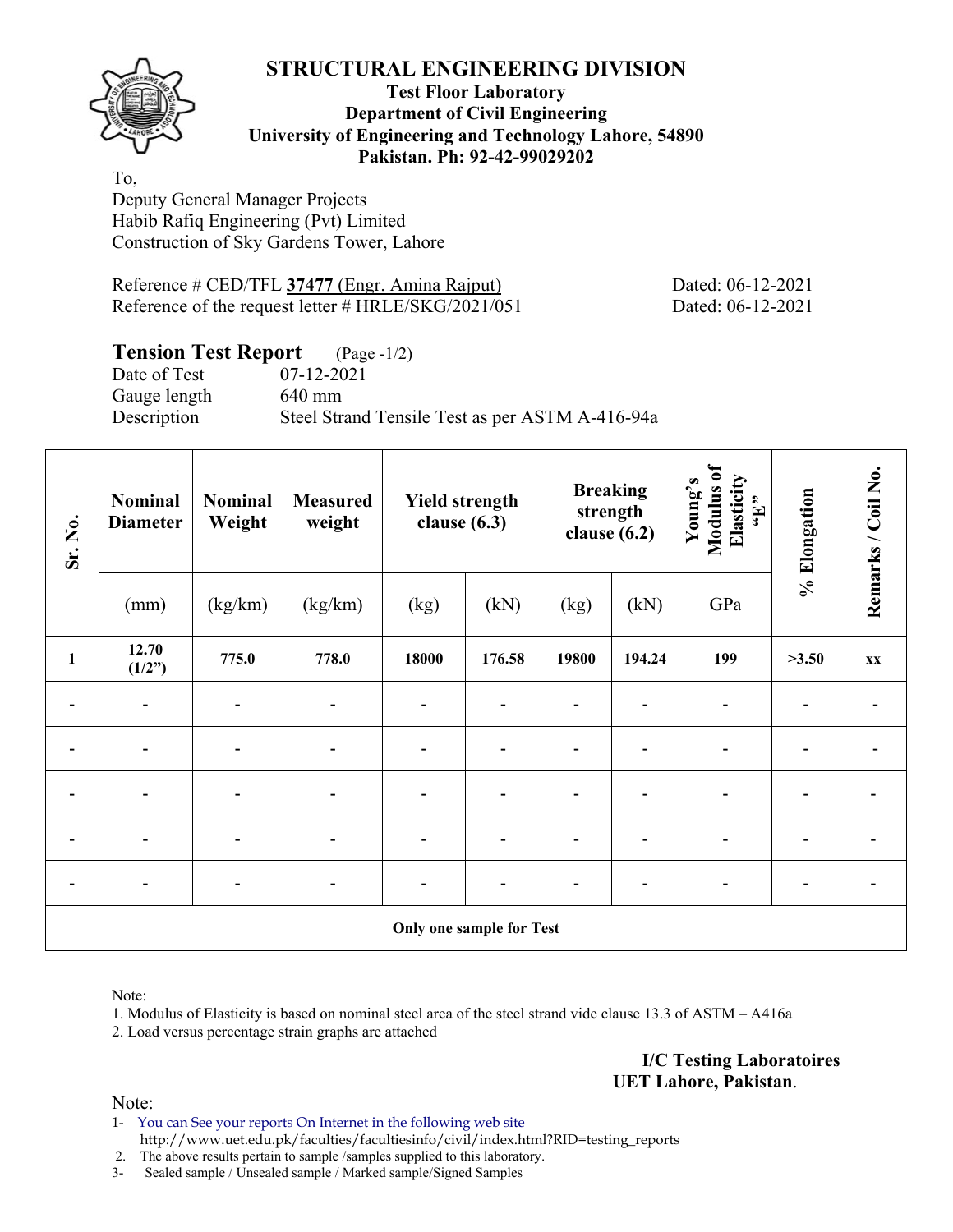

#### **Test Floor Laboratory Department of Civil Engineering University of Engineering and Technology Lahore, 54890 Pakistan. Ph: 92-42-99029202**

To, Deputy General Manager Projects Habib Rafiq Engineering (Pvt) Limited Construction of Sky Gardens Tower, Lahore

Reference # CED/TFL 37477 (Engr. Amina Rajput) Dated: 06-12-2021 Reference of the request letter # HRLE/SKG/2021/051 Dated: 06-12-2021

**Graph**  $(Page - 2/2)$ 



Stress Strain Relation -- Specimen No. W 1

**I/C Testing Laboratoires UET Lahore, Pakistan**.

- 1- You can See your reports On Internet in the following web site http://www.uet.edu.pk/faculties/facultiesinfo/civil/index.html?RID=testing\_reports
- 2. The above results pertain to sample /samples supplied to this laboratory.
- 3- Sealed sample / Unsealed sample / Marked sample/Signed Samples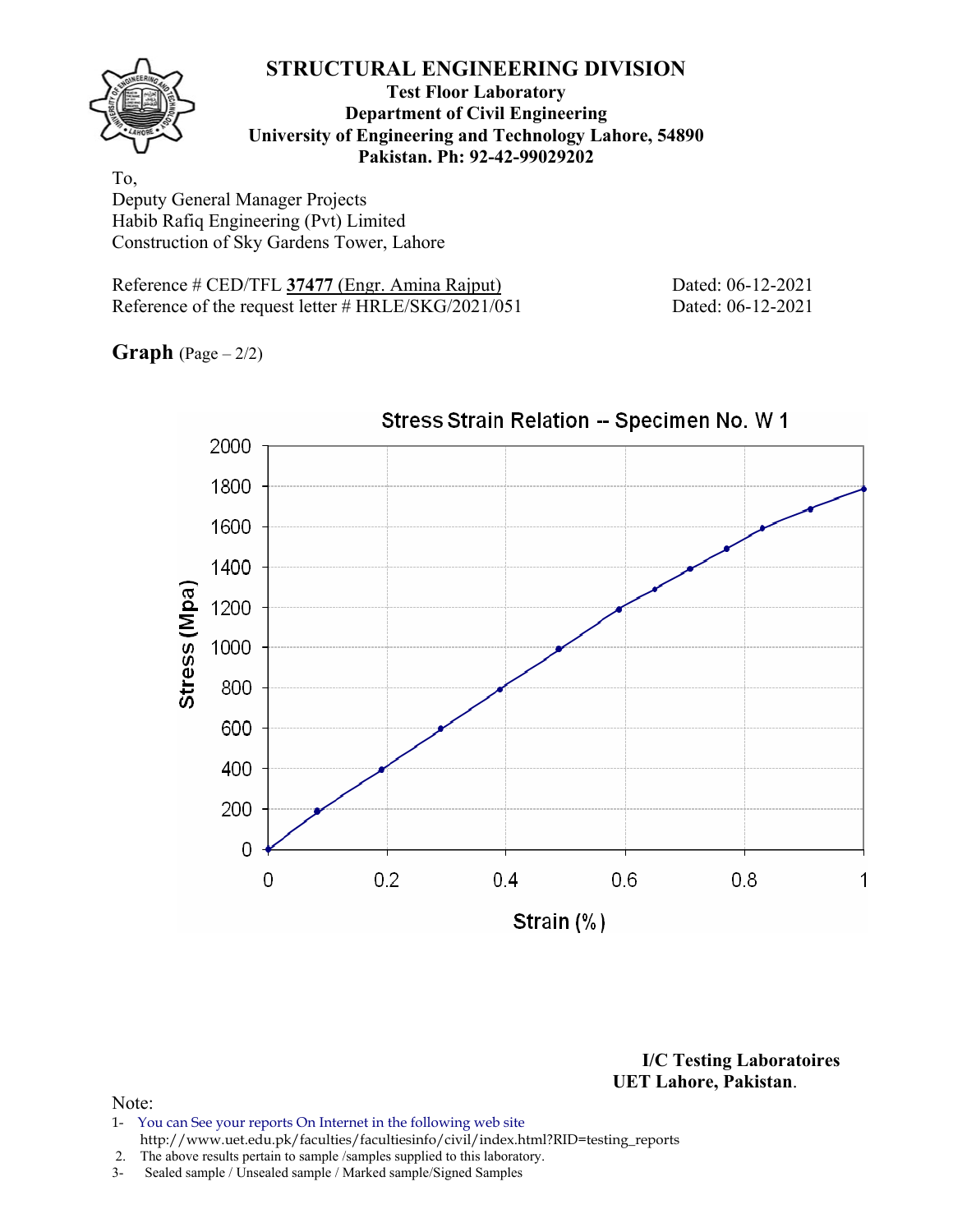

#### **Test Floor Laboratory Department of Civil Engineering University of Engineering and Technology Lahore, 54890 Pakistan. Ph: 92-42-99029202**

To, Sr. QS Thaheem Construction Company Jadeed Poultry Farm at Sanjwal

Reference # CED/TFL **37478** (Dr. Usman Akmal) Dated: 06-12-2021 Reference of the request letter # TCC/UET/316 Dated: 04-12-2021

# **Tension Test Report** (Page -1/1)

Date of Test 07-12-2021 Gauge length 8 inches

Description Deformed Steel Bar Tensile and Bend Test as per ASTM-A615

| Sr. No.                  | Weight   |                | Diameter/<br><b>Size</b><br>(inch) |         | Area<br>$(in^2)$ | <b>Yield load</b>                                   | <b>Breaking</b><br>Load |                | <b>Yield Stress</b><br>(psi)                                    |                | <b>Ultimate Stress</b><br>(psi) | Elongation     | % Elongation   | Remarks |
|--------------------------|----------|----------------|------------------------------------|---------|------------------|-----------------------------------------------------|-------------------------|----------------|-----------------------------------------------------------------|----------------|---------------------------------|----------------|----------------|---------|
|                          | (1bs/ft) | Nominal        | Actual                             | Nominal | Actual           | (kg)                                                | (kg)                    | Nominal        | <b>Actual</b>                                                   | Nominal        | <b>Actual</b>                   | (inch)         |                |         |
| $\mathbf{1}$             | 0.346    | 3/8            | 0.360                              | 0.11    | 0.102            | 3700                                                | 4800                    | 74200          | 80180                                                           | 96200          | 104100                          | 0.90           | 11.3           |         |
| $\mathbf{2}$             | 0.389    | 3/8            | 0.382                              | 0.11    | 0.114            | 3000                                                | 4200                    | 60200          | 57820                                                           | 84200          | 81000                           | 0.90           | 11.3           |         |
| $\overline{\phantom{a}}$ | ۰        | $\blacksquare$ |                                    | ۰       |                  |                                                     |                         |                |                                                                 |                | $\blacksquare$                  | $\blacksquare$ | $\blacksquare$ |         |
| $\overline{\phantom{a}}$ |          | $\blacksquare$ |                                    |         | ۰                |                                                     |                         |                |                                                                 |                | ٠                               | $\blacksquare$ | $\blacksquare$ |         |
| $\overline{\phantom{a}}$ | ۰        | $\blacksquare$ | ۰.                                 | Ξ.      | ٠                |                                                     | $\blacksquare$          | $\blacksquare$ |                                                                 | $\blacksquare$ | $\blacksquare$                  | $\blacksquare$ | $\blacksquare$ |         |
|                          |          | ۰              | $\blacksquare$                     | ۰       | $\blacksquare$   |                                                     |                         | $\blacksquare$ |                                                                 | ۰              | $\blacksquare$                  | $\blacksquare$ | $\blacksquare$ |         |
|                          |          |                |                                    |         |                  |                                                     |                         |                | Note: only two samples for tensile and one sample for bend test |                |                                 |                |                |         |
|                          |          |                |                                    |         |                  |                                                     |                         |                |                                                                 |                |                                 |                |                |         |
|                          |          |                |                                    |         |                  |                                                     | <b>Bend Test</b>        |                |                                                                 |                |                                 |                |                |         |
|                          |          |                |                                    |         |                  | 3/8" Dia Bar Bend Test Through 180° is Satisfactory |                         |                |                                                                 |                |                                 |                |                |         |
|                          |          |                |                                    |         |                  |                                                     |                         |                |                                                                 |                |                                 |                |                |         |
|                          |          |                |                                    |         |                  |                                                     |                         |                |                                                                 |                |                                 |                |                |         |

**I/C Testing Laboratoires UET Lahore, Pakistan**.

Note:

1- You can See your reports On Internet in the following web site http://www.uet.edu.pk/faculties/facultiesinfo/civil/index.html?RID=testing\_reports

2. The above results pertain to sample /samples supplied to this laboratory.